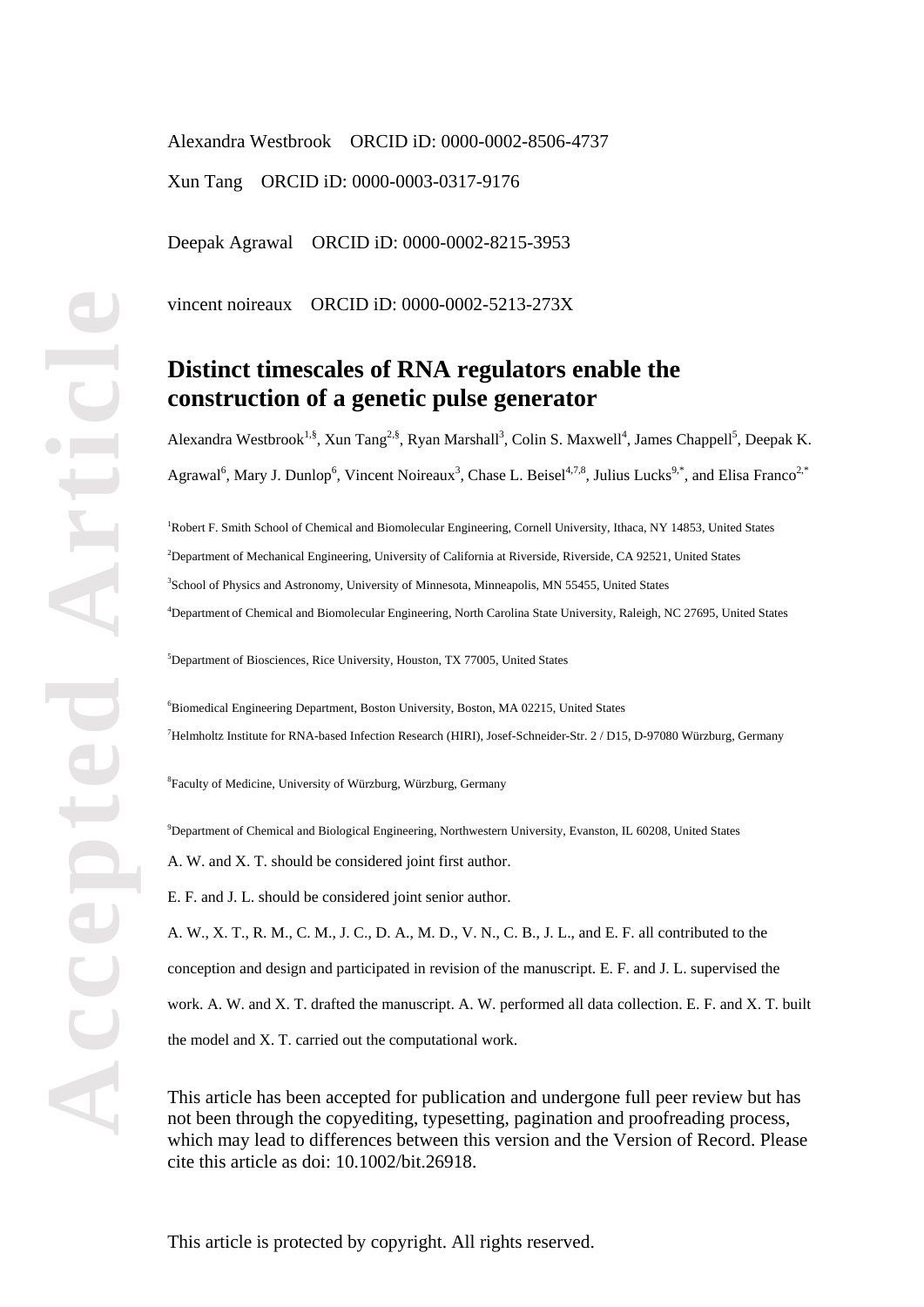**Grant:** Defense Advanced Research Projects Agency (contract HR0011-16-C-01-34)

### **ABSTRACT**

To build complex genetic networks with predictable behaviours, synthetic biologists use libraries of modular parts that can be characterized in isolation and assembled together to create programmable higher-order functions. Characterization experiments and computational models for gene regulatory parts operating in isolation are routinely employed to predict the dynamics of interconnected parts and guide the construction of new synthetic devices. Here, we individually characterize two modes of RNA-based transcriptional regulation, using small transcription activating RNAs (STARs) and CRISPR interference (CRISPRi), and show how their distinct regulatory timescales can be used to engineer a composed feedforward loop that creates a pulse of gene expression. We use a cell-free transcription-translation system (TXTL) to rapidly characterize the system, and we apply Bayesian inference to extract kinetic parameters for an ODE-based mechanistic model. We then demonstrate in simulation and verify with TXTL experiments that the simultaneous regulation of a single gene target with STARs and CRISPRi leads to a pulse of gene expression. Our results suggest the modularity of the two regulators in an integrated genetic circuit, and we anticipate that construction and modelling frameworks that can leverage this modularity will become increasingly important as synthetic circuits increase in complexity.

### **Graphical Abstract**

To build complex genetic networks with predictable behaviours, synthetic biologists use libraries of modular parts that can be characterized in isolation and assembled together to create programmable higher-order functions



**Key words:** model-guided design, sRNA, CRISPRi, RNA-based circuits, Bayesian methods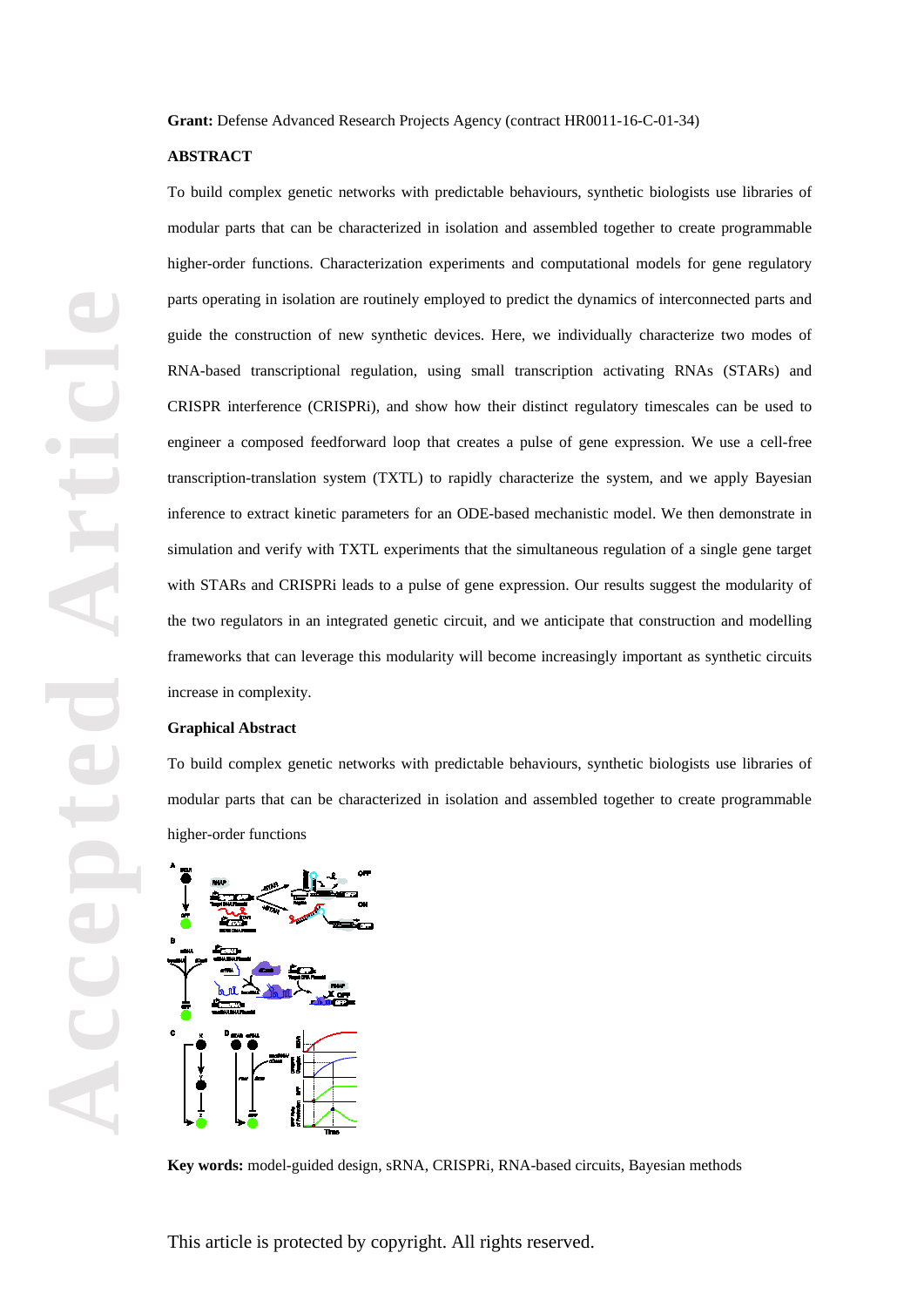## **INTRODUCTION**

An important goal of synthetic biology is the development of rational methods for precise temporal control of gene expression, which is necessary to achieve sophisticated dynamic functions in engineered cells (Gupta, Reizman, Reisch, & Prather, 2017). Towards this broad goal, libraries of synthetic regulatory parts have been developed to give synthetic biologists control over distinct levels of gene expression (Chappell, Westbrook, Verosloff, & Lucks, 2017; Green, Silver, Collins, & Yin, 2014). In order to create more complex networks, these parts need to be modular and composable (Lucks, Qi, Whitaker, & Arkin, 2008), performing their function within the network with minimal undesired interactions. RNA provides a powerful platform to achieve this.

RNA-based regulators have become increasingly popular for building libraries of synthetic parts to orthogonally control many aspects of gene expression (Carrier & Keasling, 1999; Chappell et al., 2017; 2013; Green et al., 2014; Lucks, Qi, Mutalik, Wang, & Arkin, 2011), RNA transcriptional regulators are particularly interesting because they can regulate RNA synthesis as a function of an RNA input and thus can be used to create genetic circuitry that propagates signals on the RNA level (Lucks et al., 2011; Takahashi, Chappell, et al., 2015a). These circuits have many potential advantages over proteinbased circuits, including the ability to leverage RNA-folding algorithms and high-throughput structure determination to optimize regulatory part folding and function (Takahashi et al., 2016), reduced metabolic load for the host (Beisel & Storz, 2010), and rapid signal propagation due to their fast degradation rates (Takahashi, Chappell, et al., 2015a).

Here we focus on building a simple genetic network by combining two modes of RNA-based transcriptional regulation: using small transcription activating RNAs (STARs) (Chappell, Takahashi, & Lucks, 2015) and clustered regularly interspaced short palindromic repeats (CRISPR) interference (CRISPRi) (Bikard et al., 2013; Qi et al., 2013). STARs activate gene expression through an interaction with a sequence specific target RNA. The target RNA resides in the 5' UTR of the gene of interest and folds into a transcriptional terminator that halts transcription by causing the polymerase to fall off of the DNA complex before the downstream gene. When present, the activating RNA – called the STAR – binds to the target RNA to prevent terminator formation, thus allowing downstream transcription to turn gene expression ON (Figure 1A). Libraries of orthogonal STARs have been built and shown to work in many contexts, including within genomic DNA to reprogram cellular phenotypes, and to control multiple genes within a metabolic pathway (Chappell et al., 2015; 2017).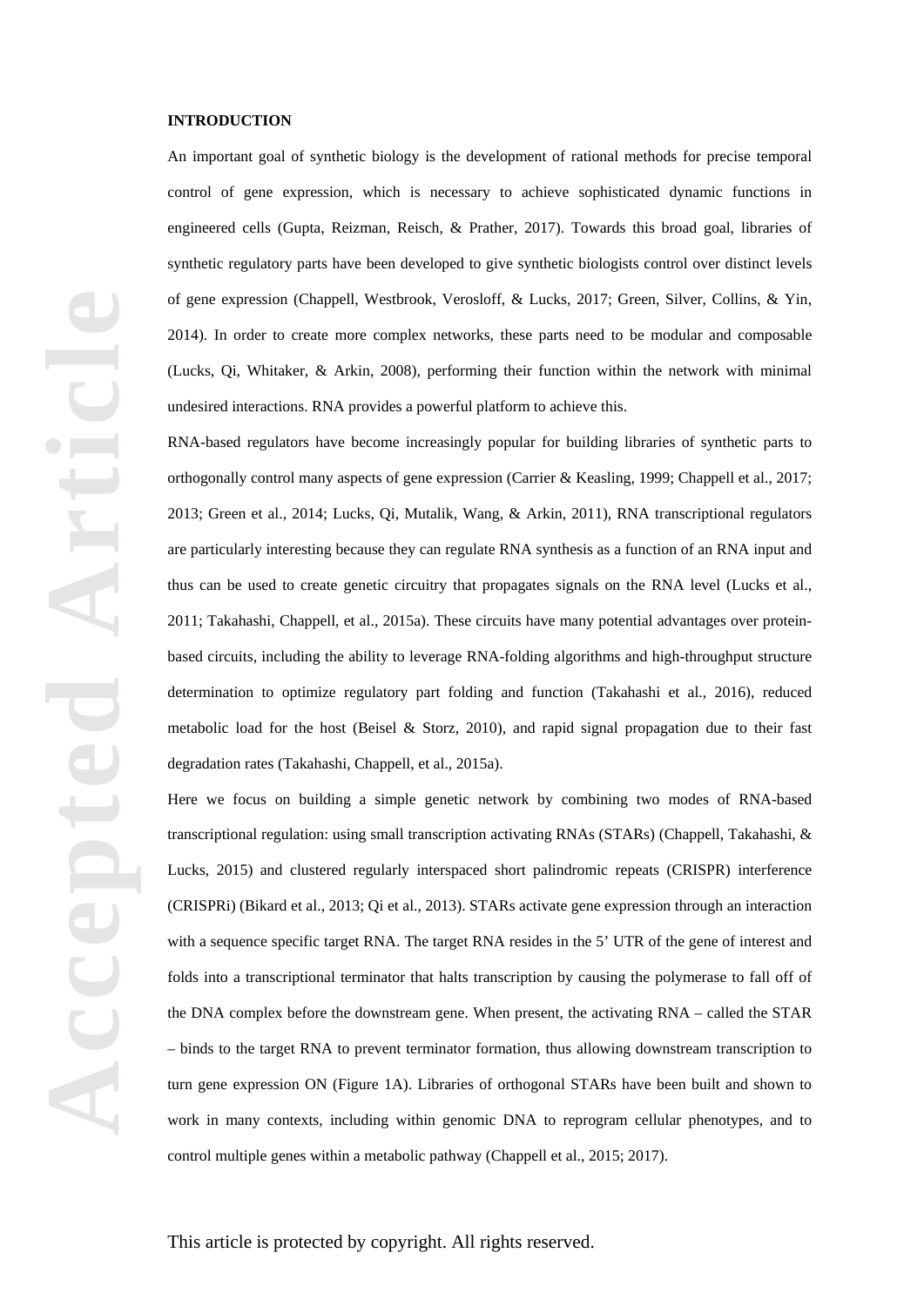CRISPRi is a method of transcriptional repression that relies on targeting a catalytically dead Cas9 (dCas9) nuclease to a gene (Qi et al., 2013). Targeting is dictated by a guide RNA (gRNA) with a 20 bp segment complementarity to the sequence of interest. Here we use the *Streptococcus pyrogenes* Cas9 that targets sequences flanked by a 3' NGG PAM. Binding of the dCas9:gRNA ribonucleoprotein complex to DNA can either block polymerase binding if the targeted region is near a promoter or halt transcription elongation if the targeted region is within a gene. Orthogonal gRNAs can be designed to independently regulate multiple genes or to integrate signals for genetic circuits such as logic gates (Gander, Vrana, Voje, Carothers, & Klavins, 2017). In nature, gRNAs are produced by RNase III cleavage of dsRNA formed by the binding of a trans-activating crRNA (tracrRNA) to complementary sequences in a transcribed CRISPR RNA (Deltcheva et al., 2011). The resulting processed crRNA binds to Cas9 (or dCas9) to form an active ribonucleoprotein complex (Figure 1B). CRISPRi works efficiently using either gRNAs produced by the processing of crRNA/tracrRNA duplexes or using single-guide RNAs (sgRNAs) which fuse the tracrRNA and crRNA to mimic the processed form using a single molecule (Jinek et al., 2012). In this work we use separate crRNA and tracrRNA because they represent the natural form of the gRNA as it is expressed in bacteria, and they also add to an additional time delay in the CRISPRi regulation due to the kinetics of pairing between the RNAs.

One difference between STAR and CRISPRi mechanisms is the timescale on which the regulation occurs. STARs rely on one co-transcriptional RNA-RNA interaction that results in transcription activation typically within minutes (Chappell et al., 2017), while CRISPRi requires the formation of an RNA-protein repressor complex before binding to DNA for repression, which has been shown to take on the order of one hour for regulation to occur (Qi et al., 2013). This timescale difference between these two opposing modes of gene regulation thus creates an intriguing possibility to use STARs and CRISPRi to engineer a network that produces a pulse of gene expression, similar to the incoherent type-1 feedforward loop (I1-FFL) (Mangan & Alon, 2003).

The I1-FFL is a common network motif in natural bacterial networks (Alon, 2013; Milo et al., 2002; Shen-Orr, Milo, Mangan, & Alon, 2002) and has received much interest due to its ability to produce a pulse of gene expression (Basu, Mehreja, Thiberge, Chen, & Weiss, 2004; Mangan & Alon, 2003) and accelerate the response time (Mangan, Itzkovitz, Zaslaver, & Alon, 2006). I1-FFLs have also been used to implement band-pass filters (Entus, Aufderheide, & Sauro, 2007; Kaplan, Bren, Dekel, & Alon, 2008), fold-change detection (Goentoro, Shoval, Kirschner, & Alon, 2009), biosensing (Barone et al.,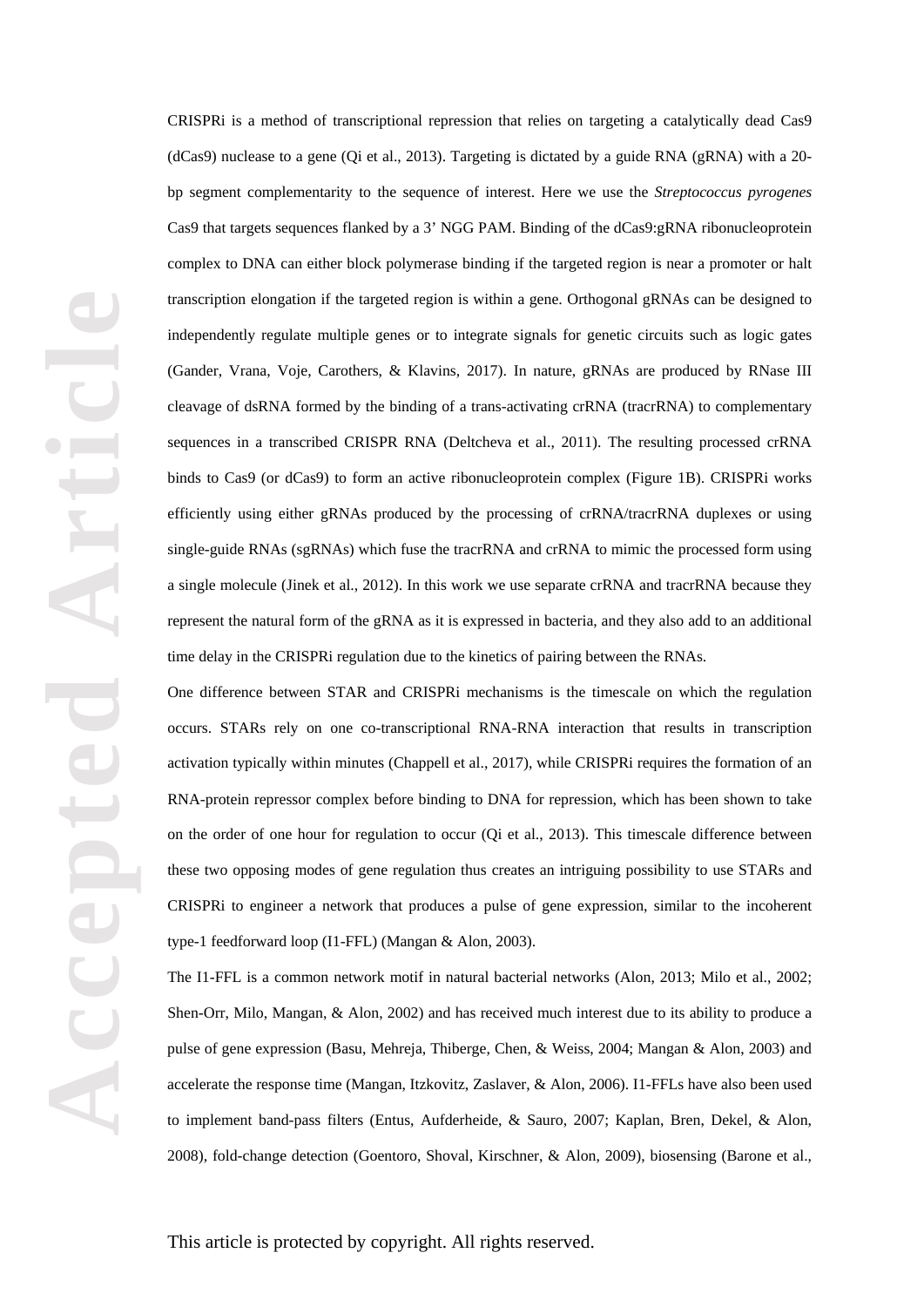2017), and noise buffering (Osella, Bosia, Corá, & Caselle, 2011). An I1-FFL consists of an activator X that activates a gene Z and simultaneously its repressor, Y (Figure 1C). It can produce a pulse of gene Z expression because the activation reaction is triggered immediately by X, while the dominating repression occurs with a delay due to the presence of the intermediate component Y (Mangan & Alon, 2003). Here, we exploit STARs to induce rapid activation of gene expression, and CRISPRi to achieve delayed repression due to the slow assembly of the gRNA-dCas9 complex. We expect that, when combined, these two RNA-based regulatory mechanisms will operate on timescales that are sufficiently different to yield a transient pulse of gene expression (Figure 1D). While our design is not an I1-FFL by a strict definition, it accomplishes the same general behaviour and should produce a pulse of gene expression by exploiting the regulatory timescale differences to cause the delayed repression of Z after fast activation.

A challenge in interconnecting molecular components characterized in isolation is that unexpected interactions between species and resource competition can affect the predicted operation of the composed system, as demonstrated previously (Qian, Huang, Jiménez, & Del Vecchio, 2017). Reaction rates can be affected by possible crosstalk between the components and the relative abundance of RNA species and dCas9, which are subject to biological noise and circuit complexity (Mishra, Rivera, Lin, Del Vecchio, & Weiss, 2014), thus making the prediction of the integrated construct dynamics necessary and challenging. To address these challenges, we use an interdisciplinary approach that combines cell-free experiments and mathematical modeling.

Mathematical models have gained popularity in guiding the construction and characterization of dynamic molecular systems, given their cost-effectiveness and efficiency as compared to experiments (Hu, Varner, & Lucks, 2015; Liao, Blanchard, & Lu, 2017; Nielsen et al., 2016; VG, 2015). Ordinary differential equations (ODEs) are an effective tool to model molecular reaction networks, gene expression in protein-based genetic network systems (Alon, 2013; Del Vecchio & Murray, 2017), and small RNA transcriptional circuits (Hu et al., 2015; O'Brien, Itallie, & Bennett, 2012). ODEs are particularly suitable to model and parameterize cell-free reactions, where initial concentration of chemical species can be accurately controlled. In order to rapidly characterize the STAR and CRISPRi reactions we developed ODE models based on experiments performed with TXTL, an *E. coli* cell-free transcription-translation platform (Sun et al., 2013). TXTL experiments have been successfully combined with mathematical models to parameterize and understand RNA circuits (Agrawal et al.,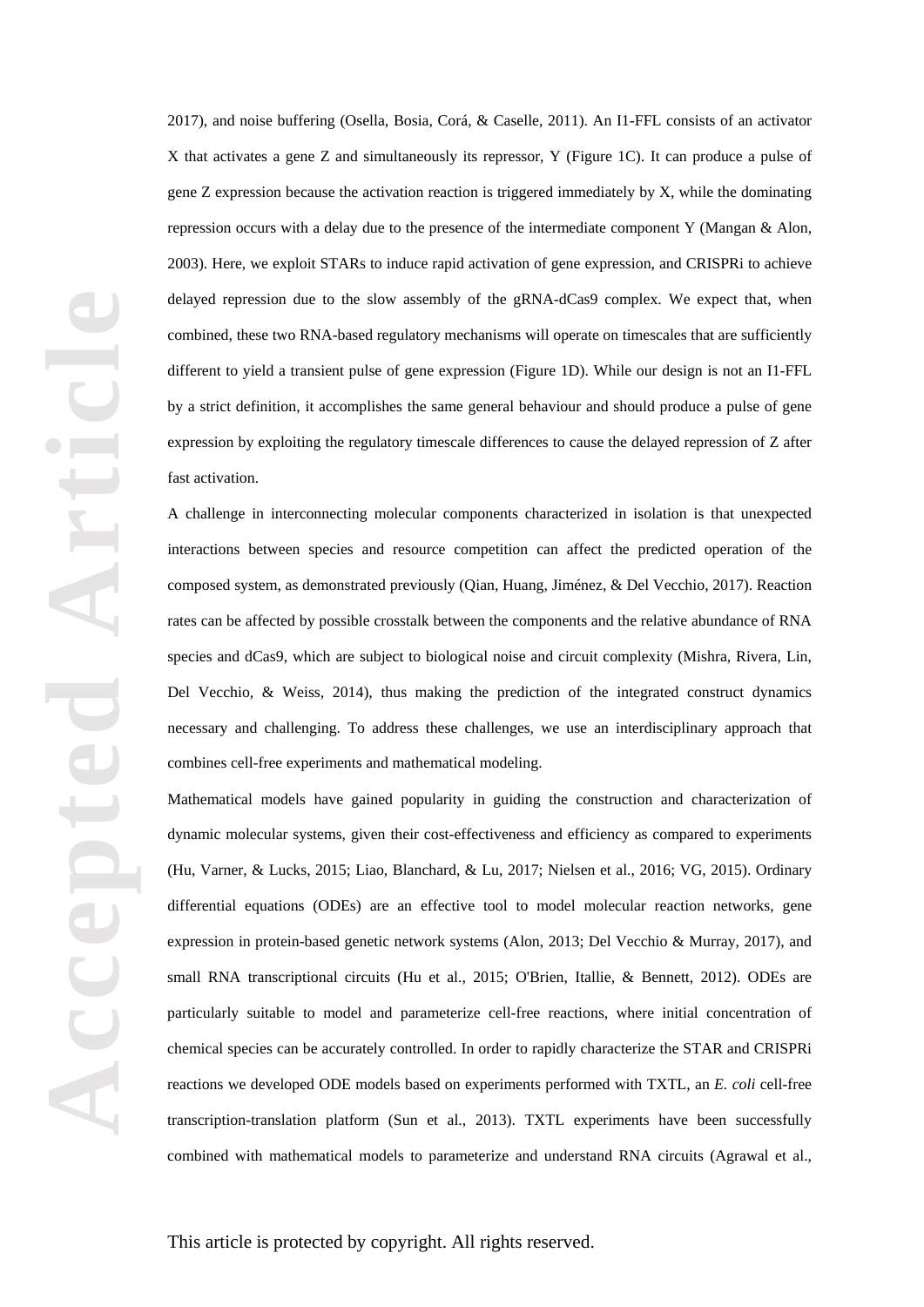2018; Hu et al., 2015; Hu, Takahashi, Zhang, & Lucks, 2018). TXTL is ideal for prototyping genetic circuit dynamics because it is quick and easy to use, requires minimal cloning, and shows good agreement with *in vivo* data (Takahashi, Hayes, et al., 2015b), and recently it was used to characterize CRISPR nucleases and guide RNAs (Marshall et al., 2018). Additionally, TXTL also allows for experiments that would otherwise be difficult to perform *in vivo* by giving direct control over component concentrations and enabling circuit optimization and flexibility when designing experiments to fit model parameters.

Here, we start by using TXTL to verify that the STAR and CRISPRi present sufficiently distinct regulatory timescales. Then, we build ODE models for the STAR and CRISPRi pathways in isolation, and we perform systematic TXTL experiments to parameterize and validate the models. We find that when the models are composed to build the IFFL circuit, they predict the expected pulse generation. We conclude with experiments showing that, when connected together to regulate the same promoter, the candidate STAR-CRISPRi pulse generator circuit yields a pulse in target gene expression, and that the composed models can quantitatively capture the pulse generator behavior. Our results demonstrate that the combination of modeling and experiments in a simplified TXTL environment is an effective approach to prototyping biological dynamic circuits for control of gene expression. Most importantly, our results indicate that RNA regulators characterized in isolation can be combined in more complex circuits without loss of performance when interconnected, making them modular and composable components for dynamic synthetic circuits.

# **RESULTS**

#### **Pre-incubation experiments confirm the expected STAR/CRISPRi timescale difference**

We first sought to verify the timescale difference between STAR and CRISPRi regulation expected from previous studies (Chappell et al., 2015; 2017). To do this, we designed experiments that isolated the kinetic processes of each mechanism. We transcribed RNA components and allowed folding and complex formation with previously synthesized dCas9 before assessing regulatory function, to isolate only the timescale of the regulatory mechanism. When performing a typical TXTL experiment, all DNA is added to the reaction at  $t = 0$  and gene expression is measured over the course of a few hours. Inherent to this experimental design is a delay due to the transcription of RNA regulator parts, which must first be transcribed before they can perform their function. In order to isolate the timescale of the regulatory event, we incubated a plasmid expressing each RNA regulatory part alone for 2 hours,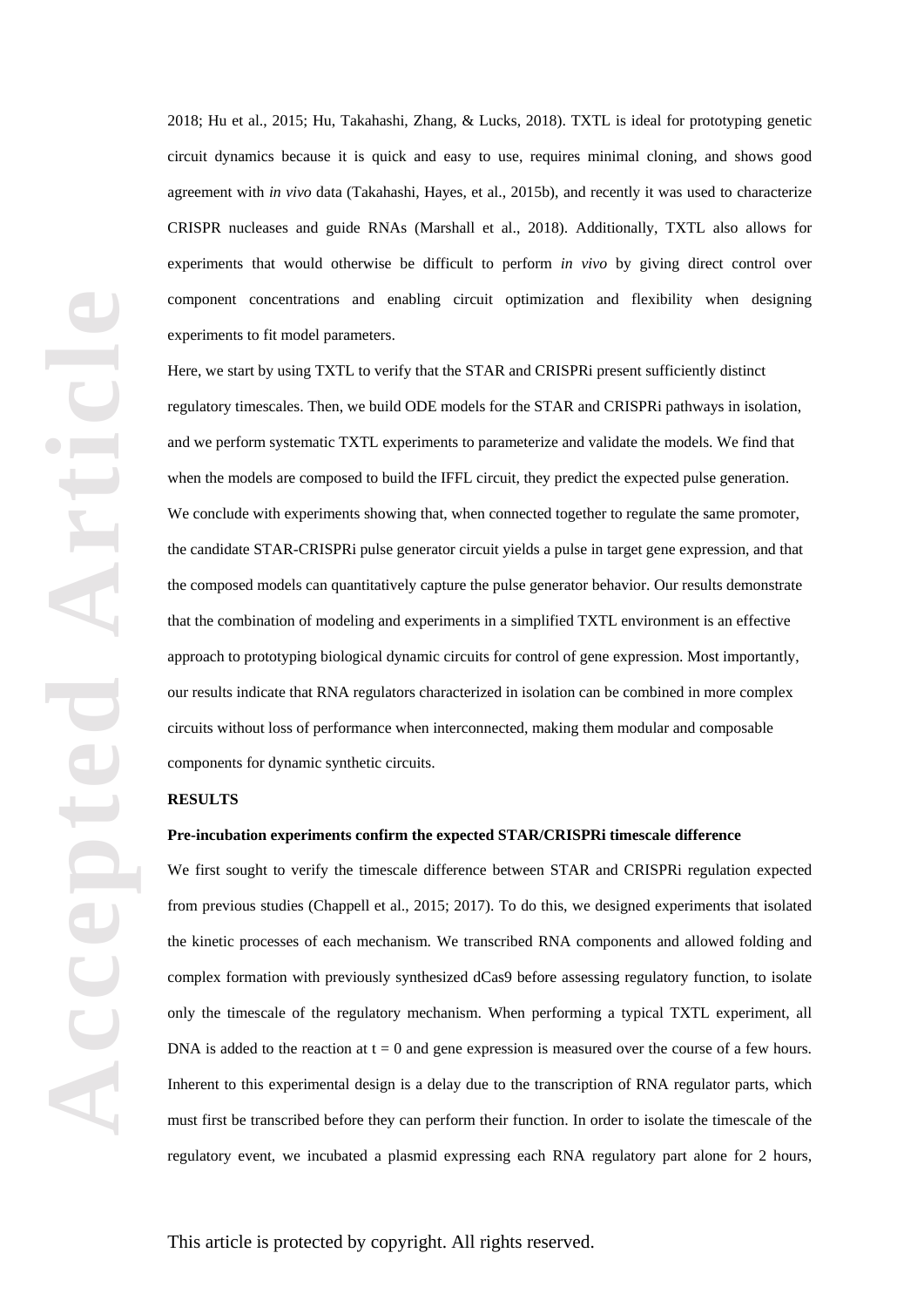essentially allowing the TXTL reaction to synthesize RNA regulators before being assessed for function. We then mixed pre-incubated reactions with reporter DNA and characterized the response time of the system. In this way, we removed the timescale needed for regulatory RNA synthesis and instead focused the characterization experiment on the relevant timescales of action for each regulator.

The STAR system only has one trans-acting RNA, so we incubated a plasmid expressing the STAR RNA or a plasmid expressing a non-functional control RNA in TXTL for 2 hours. We then added DNA encoding the p70a-Target-GFP plasmid to this reaction mixture at  $t = 0$  and began measuring fluorescence over time. We observed detectable STAR activation of gene expression ~20 minutes after the addition of the GFP plasmid (Figure 2A) and STAR activation as determined by the GFP production rate reached 70% of the steady state after 35 minutes, where the steady state was computed from an exponential fit (Figure 2B) as described in Supplementary Note S1.

We anticipated that regulation of gene expression by the dCas9 complex would take significantly longer than the STAR activation, given previous observations suggesting that gRNA loading onto dCas9 takes on the order of ~1hr in the presence of non-specific RNAs (Mekler, Minakhin, Semenova, Kuznedelov, & Severinov, 2016). As the CRISPRi system requires a crRNA, tracrRNA, and dCas9, a more sophisticated experiment was required to characterize the regulatory timescale. Specifically, we sought to determine the timescale for crRNA-tracrRNA-dCas9 complex assembly required for the dCas9 complex to repress gene expression. To quantitatively estimate this timescale, we incubated the DNA encoding each RNA component in all combinations of alone, together, and in TXTL already containing dCas9 for 2 hours (Supplementary Figure S1) and then combined them into a final reaction with DNA encoding the p70a-GFP plasmid before began measurement. For clarity, we only show two conditions in Figure 2C: all alone or all together in TXTL containing dCas9. When incubated separately, we expect all components to be present at high concentrations at the beginning of the measurement but no CRISPRi repression complex will have formed yet. The complex will begin forming when the measurement starts. When incubated together, we expect the CRISPRi complex to have already formed and be present at high concentrations. Comparing these two conditions indicates the time it takes for the crRNA-tracrRNA-dCas9 complex to form and then repress (Figure 2C). However, when incubated separately, the complex was slower to repress gene expression, and did not achieve full gene repression until 55 minutes after addition of the DNA reporter construct (Figure 2D). This large difference in response times reveals that the crRNA-tracrRNA-dCas9 complex takes on the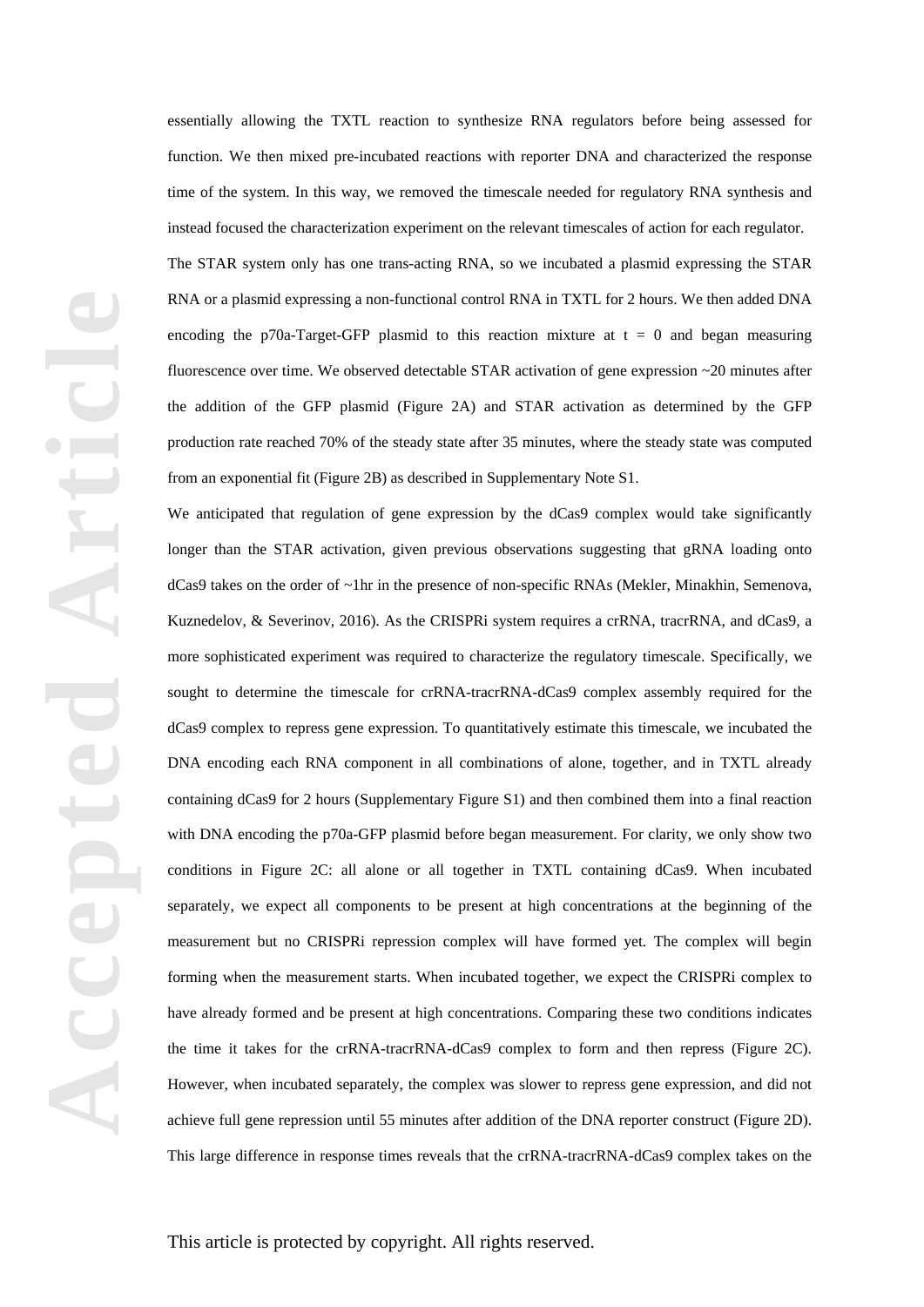order of 55 minutes to fully form and perform its function in TXTL, which is similar to previous research (Mekler et al., 2016).

Taken together, these results indicate that there is a timescale difference between STAR activation (70% of the steady state production rate seen after 35 minutes) and CRISPRi repression (30% peak production rate seen after 55 minutes) due to the extra steps required for the crRNA-tracrRNA-dCas9 complex assembly as opposed to the direct RNA-RNA interactions of the STAR mechanism. These timescale differences could therefore be exploited to construct a simple network architecture that produces a pulse of gene expression.

#### **STAR and CRISPRi model derivation**

After verifying the timescale difference with our pre-incubation experiments, we then sought to construct mathematical models for the STAR and the CRISPRi systems respectively, to computationally test our hypothesis and guide the design of the circuit, before conducting further experiments. We used ordinary differential equations to model the rate-of-change of each molecular concentration, as a result of coupled kinetic reactions (Figure 3).

In the STAR system, mRNA is produced when STAR binds to the 5' untranslated region, changing its structure allowing RNAP to continue transcription. Given the fact that 1) these reactions only involve RNA-RNA interactions, and 2) the purpose of modelling in this study is to provide a qualitative representation of the process, for simplicity, we modelled the STAR activation as a one-step reaction, where STAR binds to the free promoter  $P_y$  directly to achieve transcription activation, at rate  $\beta_s$ . This is an approximation that coarse-grains the details of how the small RNA modifies target RNA structure to activate transcription, and it is justified based on similar simplifying assumptions made in previous work modelling RNA transcriptional repressors (Hu et al., 2015; 2018). In parallel, we modelled CRISPR-Cas9 complex formation as a two-step reaction process. As the first step of this process, the tracrRNA and the crRNA bind to form the gRNA at rate  $\gamma_1$ , then the gRNA binds to dCas9 to form the active repressor complex at rate  $\gamma_2$ . Since there is no explicit investigation on the CRISPR formation process, the two-step reaction mechanism assumption here was made based on the crystal structure of the tracrRNA, crRNA, and dCas9 molecules that tracrRNA and crRNA should hybridize first before dCas9 binding. Since dCas9 dissociation rates are extremely low with no mismatches (Boyle et al., 2017; Wright et al., 2015), we assumed the formation of the CRISPR-Cas9 complex and its binding (at rate  $\omega$ ) to the free promoter P<sub>y</sub> to form the repressed promoter P<sub>y</sub> to be irreversible. While capturing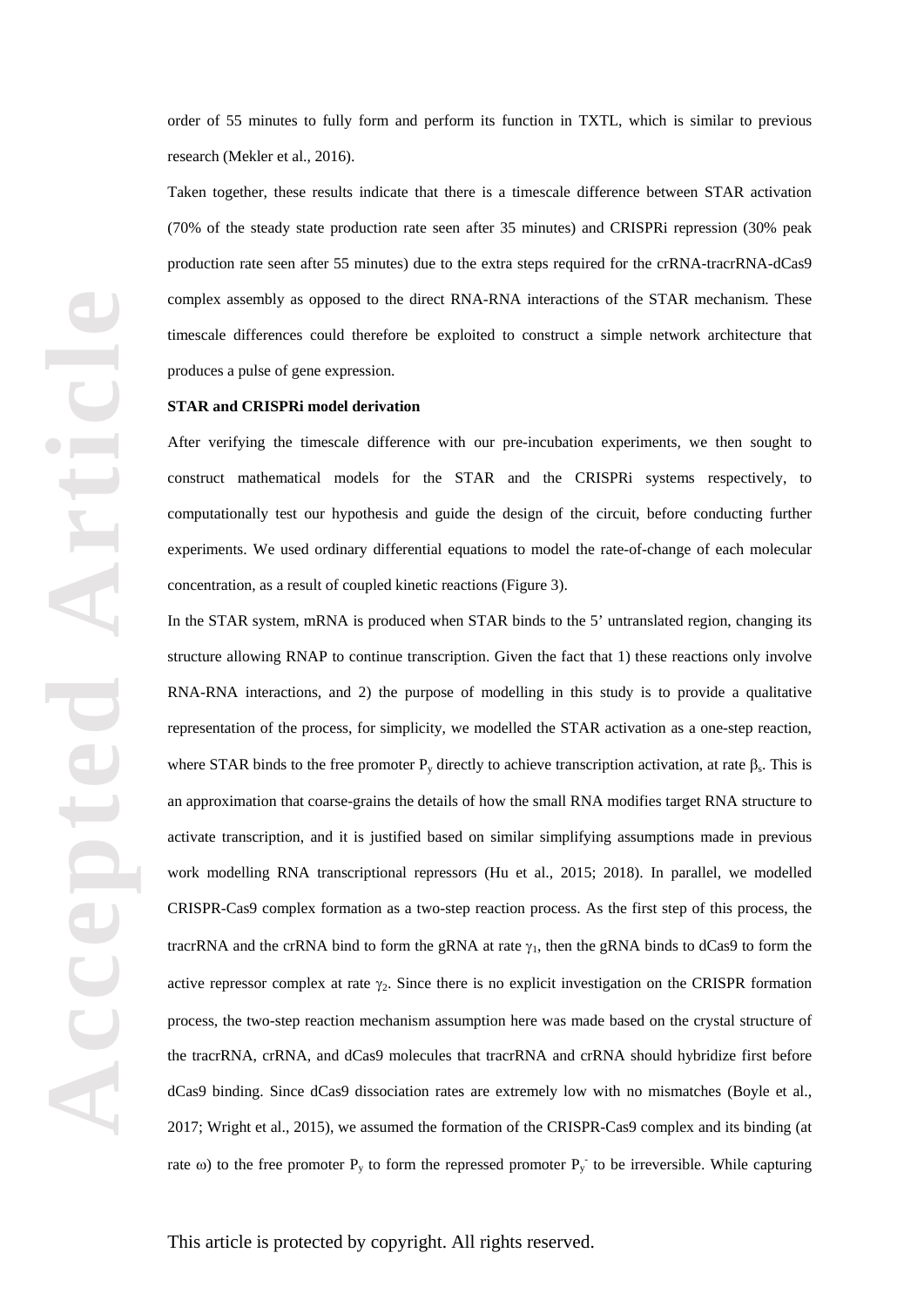**Accepted Article** Accepte

the key reactions in the CRISPR-Cas9 formation, the model coarse-grains the detailed dynamics of how crRNA, tracrRNA and dCas9 interact with each other and interferes transcription. To enable a direct comparison between the STAR and CRISPRi regulation pathway, we used a first-order kinetic reaction to model the STAR activation, instead of the Hill-type function used in Hu et al (Hu et al., 2015).

In the STAR system, reporter p70a-Target-GFP mRNA (M) is only produced when p70a-Target-GFP (P<sub>y</sub>) is activated (i.e. bound to STAR at rate  $\beta_s$ ), at rate  $\alpha_m$ , while in the CRISPRi system, M is only produced from the free promoter p70a-GFP (for simplicity and for later use in the combined model, this is also denoted by  $P_y$ ), at rate  $\alpha_m$ . The GFP translational initiation, elongation, and maturation were modelled following prior work, (Hu et al., 2015) and the mature GFP  $(G_m)$  is compared to the experimental measurement.

In addition to the transcriptional rates above, each RNA species has a degradation rate and each protein species has a translation rate. Specifically,  $\alpha_s$ ,  $\alpha_{cr}$ ,  $\alpha_{tr}$ ,  $\delta_s$ ,  $\delta_{cr}$ ,  $\delta_{tr}$ , and  $\delta_g$  are the transcriptional and degradation rates of STAR, crRNA, tracrRNA, and gRNA respectively;  $\delta_m$  is the degradation rate of GFP mRNA, M; K<sub>i</sub> is the translation initiation rate, K<sub>e</sub> is the translation elongation rate, and  $\alpha_{gm}$  is the GFP maturation rate.  $P_y^{tot}$  is the total amount of reporter promoters,  $M_i$  is the translationally initialized mRNA, and G is the immature GFP protein. We note that no protein degradation rate is included because proteins do not degrade in TXTL unless degradation tags are included, (Garamella, Marshall, Rustad, & Noireaux, 2016) and there is no translation rate for dCas9 because extracts were made from *E. coli* cells expressing dCas9 (Marshall et al., 2018).

## **Model parameterization**

With the separate STAR and CRISPRi models, our next step was to extract suitable kinetic parameters to construct a combined model for reliable predictions. To achieve this, we adopted a Bayesian inference parameterization approach (Brown & Sethna, 2003; Subsoontorn, Kim, & Winfree, 2012) to fit parameters for STARs and CRISPRi separately. A brief summary of this Monte Carlo Bayesian inference approach is given in Supplementary Note S2; please refer to Subsoontorn, Kim, & Winfree, 2012, for a complete derivation and discussion of this method. In this study, we used three sets of the STAR activation experiments (Full experimental data shown in Supplementary Figure S2) to train our model for the three STAR-related kinetic parameters:  $\alpha_s$ ,  $\delta_s$ , and  $\beta_s$ . We also used three sets of the CRISPRi repression experiments (Full experimental data is shown in Supplementary Figure S3) to train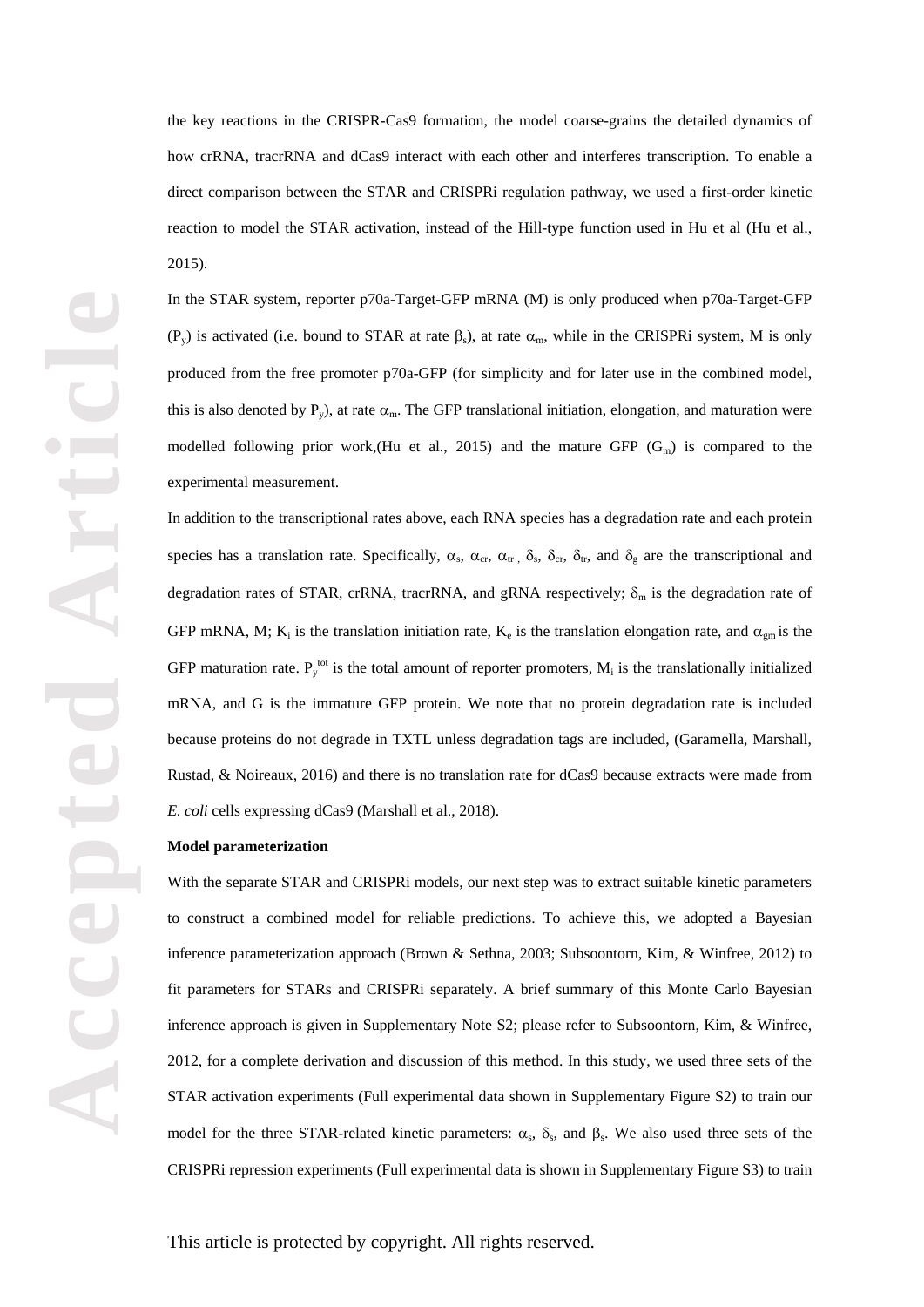our model for the eight CRISPRi-related kinetic parameters:  $\alpha_{cr}$ ,  $\alpha_{tr}$ ,  $\delta_{cr}$ ,  $\delta_{tr}$ ,  $\delta_g$ ,  $\gamma_1$ ,  $\gamma_2$ , and  $\omega$ . As crRNA and tracrRNA were transcribed from the same promoter in our experiments, we assumed that they share the same transcription rate, and we set  $\alpha_{cr} = \alpha_{tr}$  in the fitting. The five reporter GFP-related parameters ( $\alpha_m$ ,  $\delta_m$ ,  $K_i$ ,  $K_e$ , and  $\alpha_{mg}$ ) were also fitted for both STAR and CRISPRi.

For both STAR and CRISPRi experiments, we initiated our fitting with 10 different initial guesses that were evenly spaced in the admissible parameter intervals that were inferred from previous publications (Supplementary Table S1) (Hu et al., 2015). To fit the 8 parameters in the STAR model, we conducted 105,000 iterations of parameter updates to seek convergence, and to fit the 12 parameters in the CRISPRi model, we conducted 210,000 iterations. The probability of accepting parameter set *i* from parameter set *j* was set according to the following (Subsoontorn et al., 2012):

$$
P(i \leftarrow j) = \begin{cases} e^{-\frac{E_i - E_j}{T}}, & \text{if } \Delta E = E_i - E_j \ge 0\\ 1, & \text{otherwise} \end{cases}
$$
(1)

with T = 0.125 (=  $2\sigma^2$ ), and  $\sigma$  is the estimated measurement error. The cost function *E* is defined as the cumulated point-wise squared prediction-measurement error for each experiment cycle:

$$
E = \sum_{t=t_0}^{t_f} \left[ Prediction(t) - Measurement(t) \right]^2 \tag{2}
$$

The parameter set that gave the lowest cost function *E* across all the fittings was deemed as the best fitted parameter set. The corresponding simulations are plotted in Figure 4A and B against the experimental measurement. The comparisons between predictions and data demonstrate that models trained with the Bayesian inference approach were able to reproduce the dynamics of the STAR and the CRISPRi system under various conditions. To understand the distribution of each parameter, we ranked all the sampled parameter sets (i.e. 10 x 105,000 and 210,000 sets of parameters for the STAR and CRISPRi fitting respectively) with respect to the corresponding value of the cost function *E*. Figure 4C shows the parameter distribution of the first 1000 sets of parameters that gave the lowest fitting error *E*. Note that the five GFP-related parameters shown in Figure 4C were fitted from the STAR activation experiments, for demonstration. The values of the best fitting parameters are given in Supplementary Table S1.

Interestingly, while some CRISPRi-related parameters have a relatively wide distribution, we see limited variation in the repressor formation-related parameters such as ω for the plotted 1,000 fitted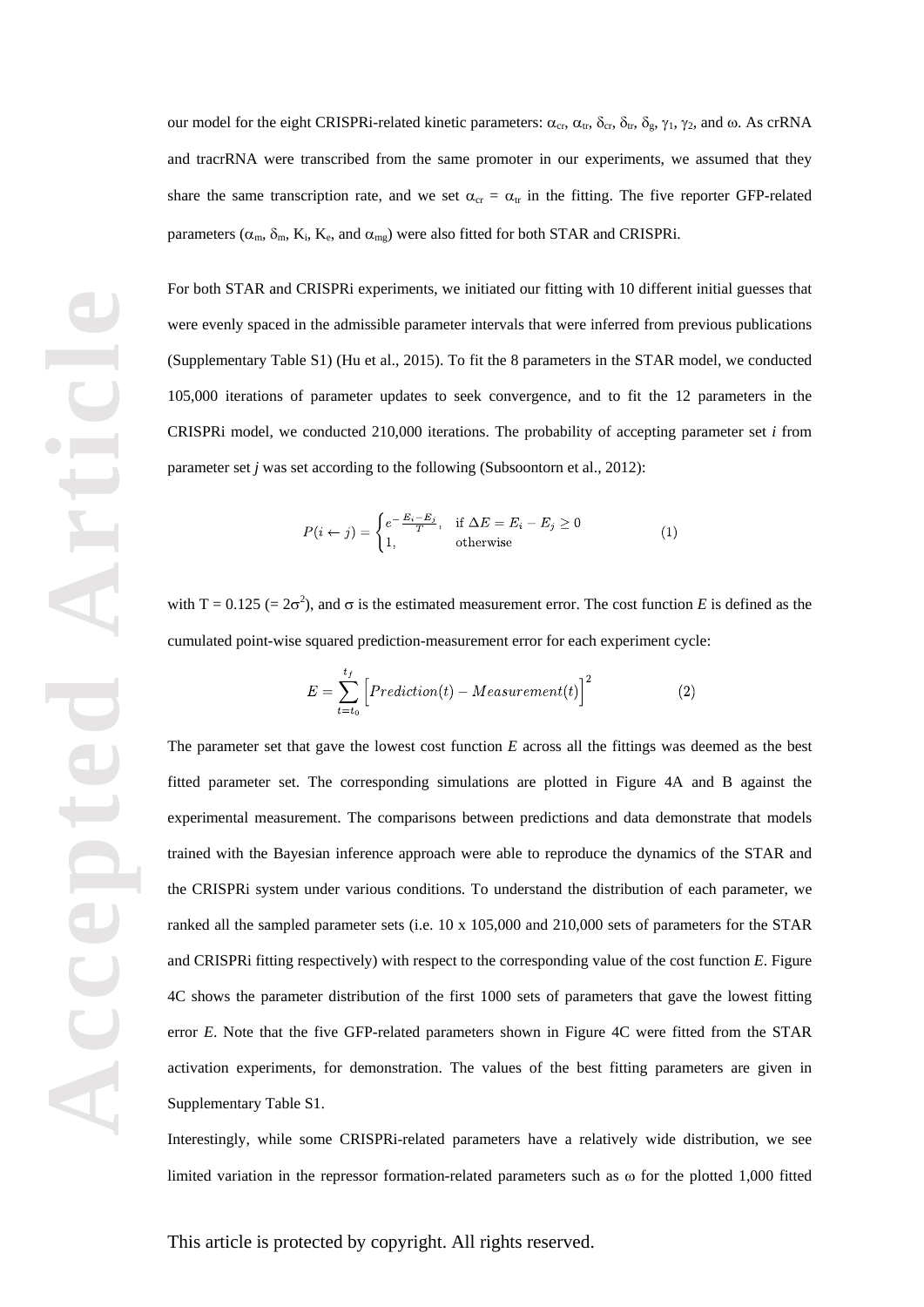**Accepted Article** Accepte

parameter values. This observation suggests that the repressor formation kinetics dominate the accuracy of the CRISPRi regulation process. On the other hand, all three STAR-related parameters displayed a relatively wide distribution, which suggests the existence of multiple optimal solutions for the fitting. This might be due to our simplification of the STAR activation mechanism and/or limited experimental conditions (e.g. initial concentrations), such that a wide range of parameter values can fit well the model. Note that fewer reaction steps and experimental conditions lead to fewer constraints for the parameterization. The corresponding parameter distribution of the 1000 sets that gave the lowest fitting error, and the parameter pair-wise correlation are given in Supplementary Figures S4 and S5. Detailed sensitivity analysis is included in Supplementary Figure S6 with respect to: A. sensitivity analysis in terms of fitting error, subjects to a variation of  $\pm 5\%$  in the nominal values for all three models; B and C, eigenvalue and projection in the first two components from principal component analysis, with the same 1000 sets of parameters. All the results did not indicate strong correlations among the parameters.

# **Pulse generator modelling and experimental verification**

After parameterizing the separate STAR and CRISPRi models, we then combined them to build the pulse generator model by introducing a competition for  $P_y$  promoter binding between STAR and CRISPRi (Figure 5). In the combined pulse generator model, a free promoter  $P_y$  can either bind to CRISPRi to form a repressed state or to STAR to form an activated state for gene expression. Once  $P_y$ is bound to the CRISPRi complex, it becomes unavailable for STAR activation. To simulate the model, all output promoter copies were initiated in the free state (unbound), with a fixed concentration to mimic conditions used in the CRISPRi characterization experiments.

We then used the combined model to test if a pulse could be generated in the production rate of the target gene. Instead of using one best fitted parameter set, we decided to combine the set of best fit from each of the 10 Bayesian fittings for both the STAR and the CRISPRi regulator experiments, obtaining 100 sets of parameters (10 STAR x 10 CRISPRi) to generate predictions of the pulse generator behaviour. This is because a mismatch between our model prediction and the pulse generator behaviour could be caused by the fact that multiple optimal parameters exist for each individual regulator model (Figure 4), so the combination of the very best fits might not give the most accurate prediction for the interconnected circuit. The procedure to generate combinations of best fits is summarized in Figure 6A. Prediction with the best STAR and CRISPRi separately fitted parameters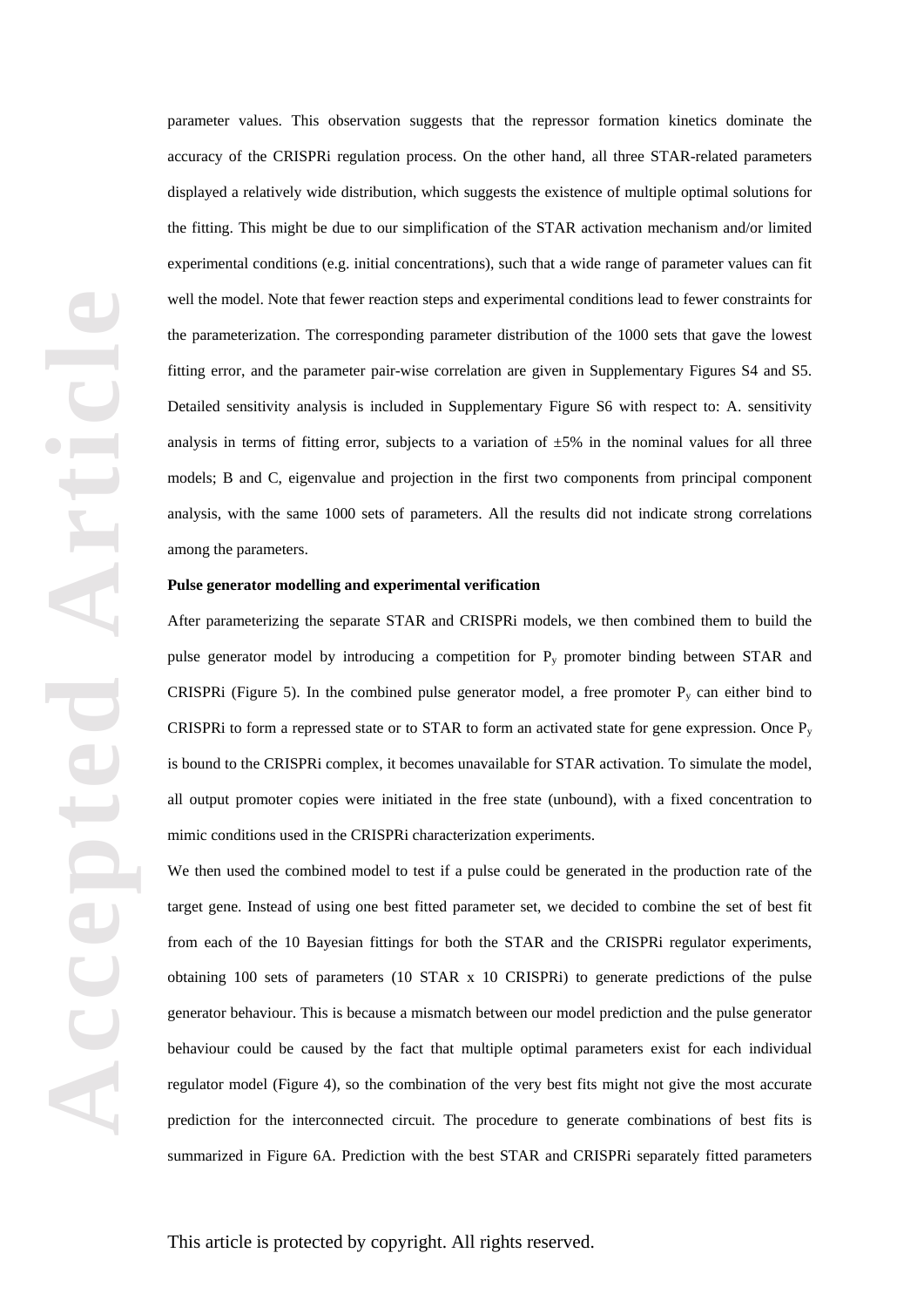demonstrated a plateau in the GFP concentration (dashed black plot in Figure 6B), and a pulse in the production rate (dashed black plot in Figure 6C), and indeed all 100 parameter combinations suggested a pulse in the production rate (Supplementary Figure S7). Given these observations, we expect the integrated pulse generator to function robustly and also to produce a pulse in experiments.

We then performed a TXTL experiment that combined both the STAR and the CRISPRi systems. As in the separate CRISPRi experiment, we added 0.25 nM crRNA, 0.25 nM tracrRNA, and 0.5 nM p70a-Target-GFP. Since the STAR ON expression level is significantly lower than that of the CRISPRi system (Figure 4), we doubled the amount of STAR plasmid used in the separate STAR experiment from 8 nM to 16 nM in the combined system, to mitigate this difference. After the addition of all DNAs, we immediately began measuring fluorescent GFP expression (Figure 6D). As predicted, the experiments also demonstrated a plateau in GFP expression level (Figure 6D, purple), and a pulse in the production rate (Figure 6E, purple). We only see a pulse in the production rate because TXTL has negligible protein degradation (Sun et al., 2013). Only the full pulse generator shows a pulse. Conditions missing either STAR or crRNA show no activation (Figure 6D and E, green and red) or constant activation (Figure 6 D and E, blue) indicating that CRISPR regulation, STAR regulation and their timescale mismatch are necessary for the pulse to occur. If performed *in vivo*, we would expect a pulse in concentration rather than production rate. We then quantified the prediction accuracy by defining the prediction error in the same way as the cost function in Eqn. 2 to study the possible changes in the model parameters caused by the combination. The log-based prediction errors are summarized in the heat map in Figure 6F.

One interesting observation is that the best prediction (solid black plot in Figure 6B and C) was not achieved by the set of the best-fitted parameters (dashed black plot). The best-fitted parameter set predicted a higher steady-state concentration in GFP and a taller pulse in the production rate, as compared to the averaged experimental measurement (solid red plot in Figure 6B and C) and the best prediction. Indeed, the best fitted and the best prediction parameters were from the same STAR (same row in Figure 6F) but a different CRISPRi fitting trial (different column in Figure 6F). The values of the best prediction parameters are given in Supplementary Table S1. This observation suggested that the coupling may affect the CRISPRi dynamics, such that the set of parameters fit best the separate experiments but underpredicted the repressor formation rate, which lead to a higher predicted GFP expression level. A detailed parameter-to-parameter comparison between the best prediction and the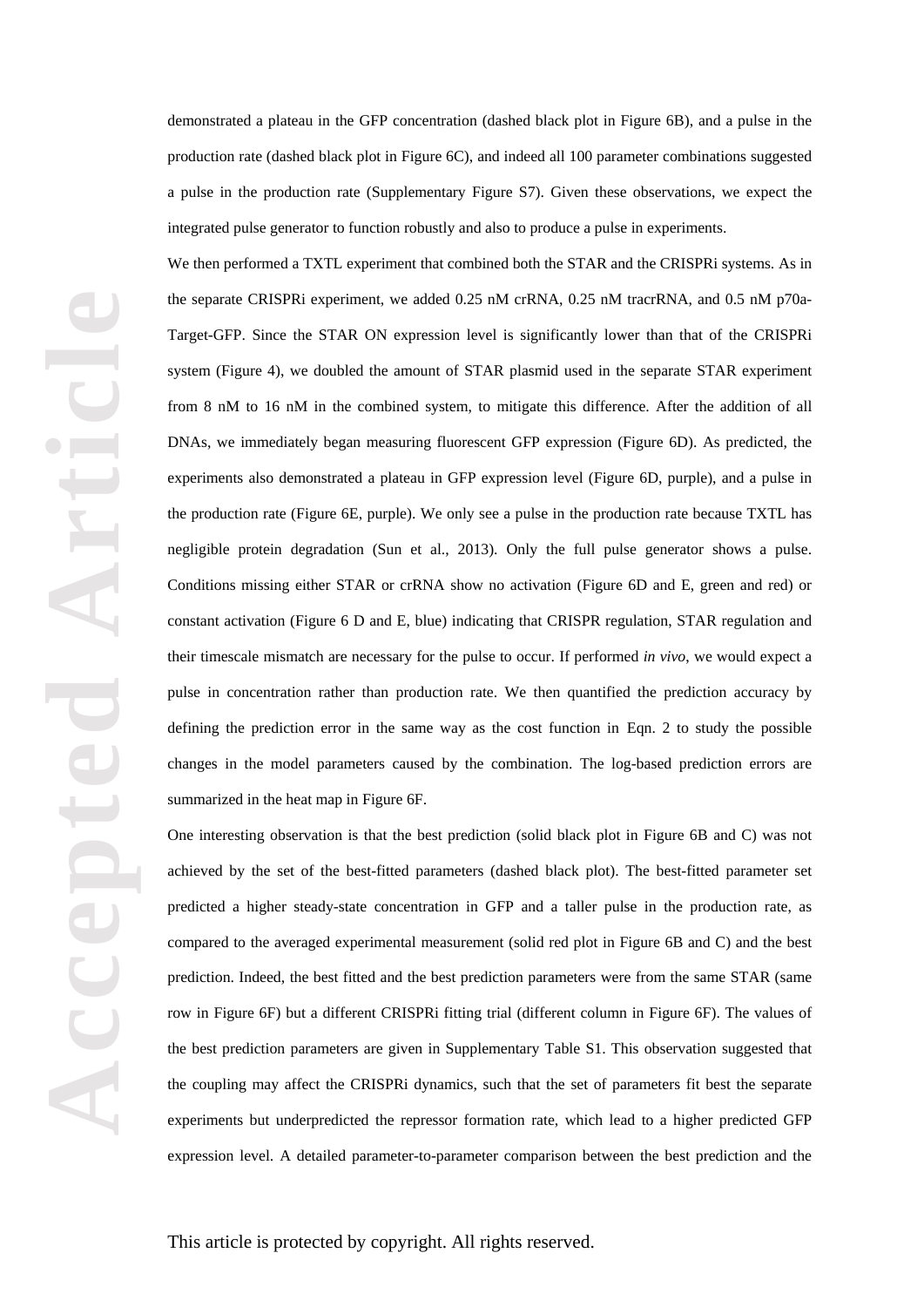best-fitted parameters is given in Supplementary Figure S8, to visualize the relative location of each parameter value.

We next asked how well we can fit the STAR/CRISPRi combined model to the experimental measurements, and how that compares to the best prediction with the separately fitted parameters. Again, to seek convergence we conducted 10 Bayesian fittings from different initial guesses, with 210,000 iterations for each fitting (same as in the CRISPRi fitting). The fitting that yielded the lowest fitting error is plotted in Figure 6B and C in green. Surprisingly, the best prediction with the separately fitted parameters slightly outperformed the best fits on the combined model. This could be due to the fact that in the combined model more parameters have to be simultaneously fitted relative to the individual component models, leading the combined model to require a larger number of samplings (i.e. initial guesses and/or iterations) to reach an equally good fit. Indeed, the fitting error comparison in Supplementary Figure S9 suggests that to fit 12 parameters in the CRISPRi model, even more iterations might be needed. Additionally, the best prediction from the separately fitted parameters is similar to the best fits out of 100 fittings, since it is the best prediction from a 10 x 10 best fitted parameter sets. To improve the fitting on the combined model, one can use more initial guesses and increase the number of iterations. Supplementary Figure S9 summarizes the detailed comparison of the accuracy and the error convergence for the STAR, CRISPRi, and pulse generator model fitting, respectively.

## **DISCUSSION**

In this work we have demonstrated an RNA-based pulse generator in TXTL that harnesses the difference in speed between STAR and CRISPRi regulation. This STAR-CRISPRi hybrid construct is able to produce a pulse of gene expression. STAR activation involves a single, fast, co-transcriptional RNA-RNA interaction while CRISPRi requires the slow formation of an RNA-protein complex leading to a delay before CRISPRi repression sets in. Combined, these mechanisms produce pulse of gene expression caused by the transcription of a few RNA molecules.

There have been a number of synthetic I1-FFLs built using protein regulators (Barone et al., 2017; Cheng, Hirning, Josić, & Bennett, 2017; Entus et al., 2007). Recently, we built an RNA-based I1-FFL that uses AHL to activate expression of a STAR RNA that activates expression of mRFP as well as a gRNA and dCas9 that repress mRFP (Chappell et al., 2017). This design relies on an additional RNA cleavage strategy, cascading RNA regulatory events, and slow dCas9 production. Here, we constructed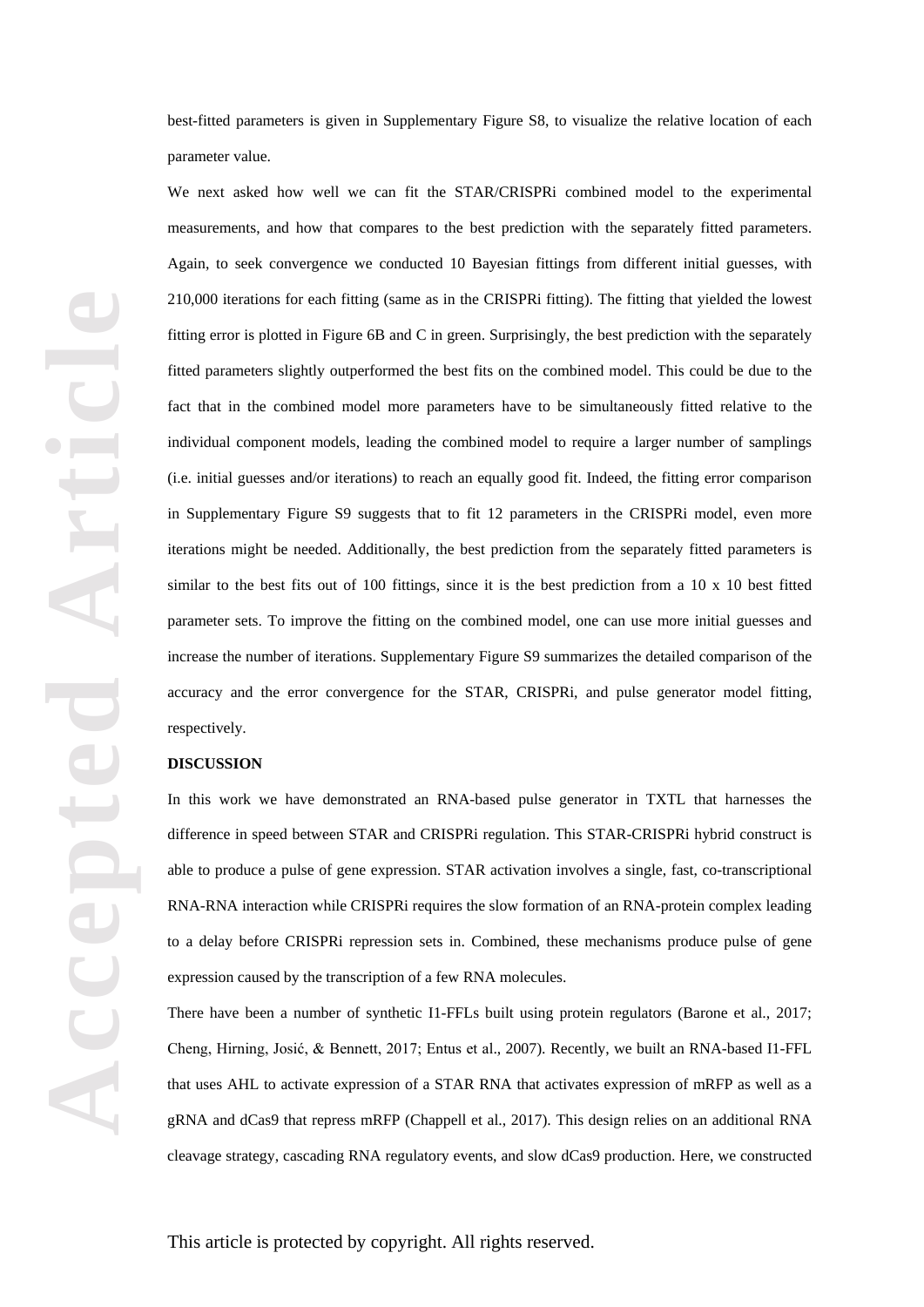a simpler network that implements the pulse of gene expression of an I1-FFL, but faster and more effectively with a simpler network design.

As synthetic networks grow in complexity, models will be vital for predicting their behaviour and understanding dynamics, as they provide faster assessments of the network as compared to experiments. Here, we constructed and parameterized a coarse-grained mechanistic model and used it to predict the dynamics of the pulse generator network. With the simulation results, we observed possible modularity of the STAR regulator when combined with other structures to form more complicated networks, while the performance of the CRISPRi regulation might be affected, as indicated by the change in the parameter values. However, this observed change in the CRISPRi regulation might be due to several reasons: first, given the limited amount of training data, it could be possible that the CRISPRi parameters were over-fitted on the training data thus giving a non-ideal prediction in the new condition (combined system). Indeed, the complexity, parameterization methods, and experimental noise could all contribute to the accuracy of the model parameterization. Second, unmodelled (and undesired) coupling of the two regulatory pathways could affect the dynamics; for example, indirect competition for the transcription machinery could reduce transcription rates in a nonhomogeneous manner in the two circuits, altering their regulation timescale. Third, the mechanism of the CRISPRi repressor formation might be oversimplified such that intermediate reaction steps were overlooked. For further investigations, we suggest a richer data set under various conditions for model parameterization, and a refined model to encompass more detailed reactions in the system.

Model parameterization can be challenging, especially when obtaining large amount of experimental measurements under various conditions is costly and a stochastic parameterization method is used, which would normally require convergence. The results in this study suggest that, instead of fitting all the parameters simultaneously, fitting part of a combined network separately could also lead to reliable predictions of an integrated structure, especially when the modularity of each component can be maintained. Because fitting parameters of individual modules for use in integrated structures provides a more computationally tractable alternative to comprehensive parameter fitting, we expect this approach to become predominant as synthetic molecular systems become more and more complex.

In summary, we demonstrate a STAR-CRISPRi hybrid pulse generator both with simulation and *in vitro* TXTL experiments; the circuit mimics the architecture and performance of an I1-FFL. We also demonstrated how mathematical modelling can be used to guide and assess the design of biological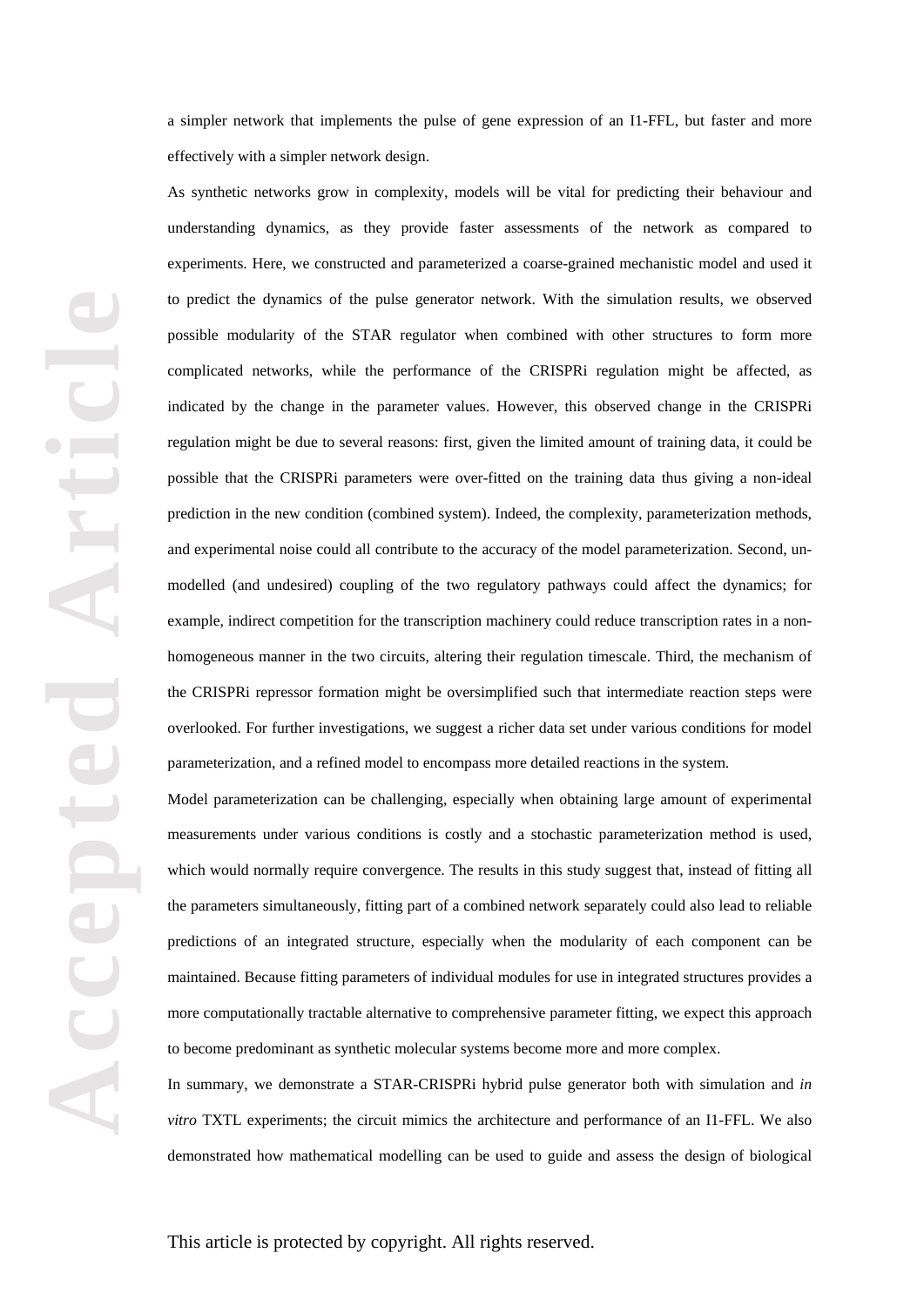constructs. We found that parameters fitted from separate models can also accurately predict the performance of the combined model/construct. We further discussed the importance of sample data, and optimization settings in improving the parametrization. We anticipate the results in this study to provide guideline for future work in the modelling, parameterization, and construction of biological parts made of both STAR and CRISPRi regulators.

#### **MATERIAL AND METHODS**

#### **Plasmid construction and purification**

Key sequences can be found in Supplementary Table S2. All the plasmids used in this study can be found in Supplementary Table S3. The STAR plasmid and control plasmid were construct pJBL4971 and pJBL002, respectively, from Chappell et al. (Chappell et al., 2017) The GFP expression plasmid was p70a-GFP from Garamella et al. (Garamella et al., 2016) and the STAR-target plasmid was modified from this plasmid using iPCR. The plasmids expressing crRNA, tracrRNA, and the scrambled crRNA were constructed using Gibson Assembly and iPCR and sequence verified using sanger sequencing. Plasmids were purified using a Qiagen QIAfilter Plasmid Midi Kit (Catalog number: 12243) followed by isopropanol precipitation and eluted with double distilled water.

#### **TXTL Extract and Buffer Preparation**

Cell extract and reaction buffer were prepared according to prior work (Garamella et al., 2016).

#### **TXTL experiments**

TXTL buffer and extract tubes were thawed on ice for approximately 20 min. Separate reaction tubes were prepared with combinations of DNA representing a given circuit condition. Appropriate volumes of DNA, buffer, and extract were calculated using a custom spreadsheet developed by Sun et al.(Sun et al., 2013) and modified to fit the experiments. Buffer and extract were mixed together and then added to each tube of DNA according to the previously published protocol. Each TXTL reaction mixture (10 μL each) was transferred to a 384-well plate (Nunc 142761), covered with a plate seal (Nunc 232701), and placed on a Biotek Synergy H1m plate reader. We note that special care is needed when pipetting to avoid air bubbles, which can interfere with fluorescence measurements. Temperature was controlled at 29°C. GFP fluorescence was measured (485 nm excitation, 520 emission) every 5 min. A calibration to EGFP concentration (μM) was performed using a standard curve of pure EGFP (Cell Biolabs STA-201) in order to present measurement data in terms of GFP concentration. Pre-incubation experiments were performed by combining two types of extracts. One extract has dCas9 pre-expressed and the other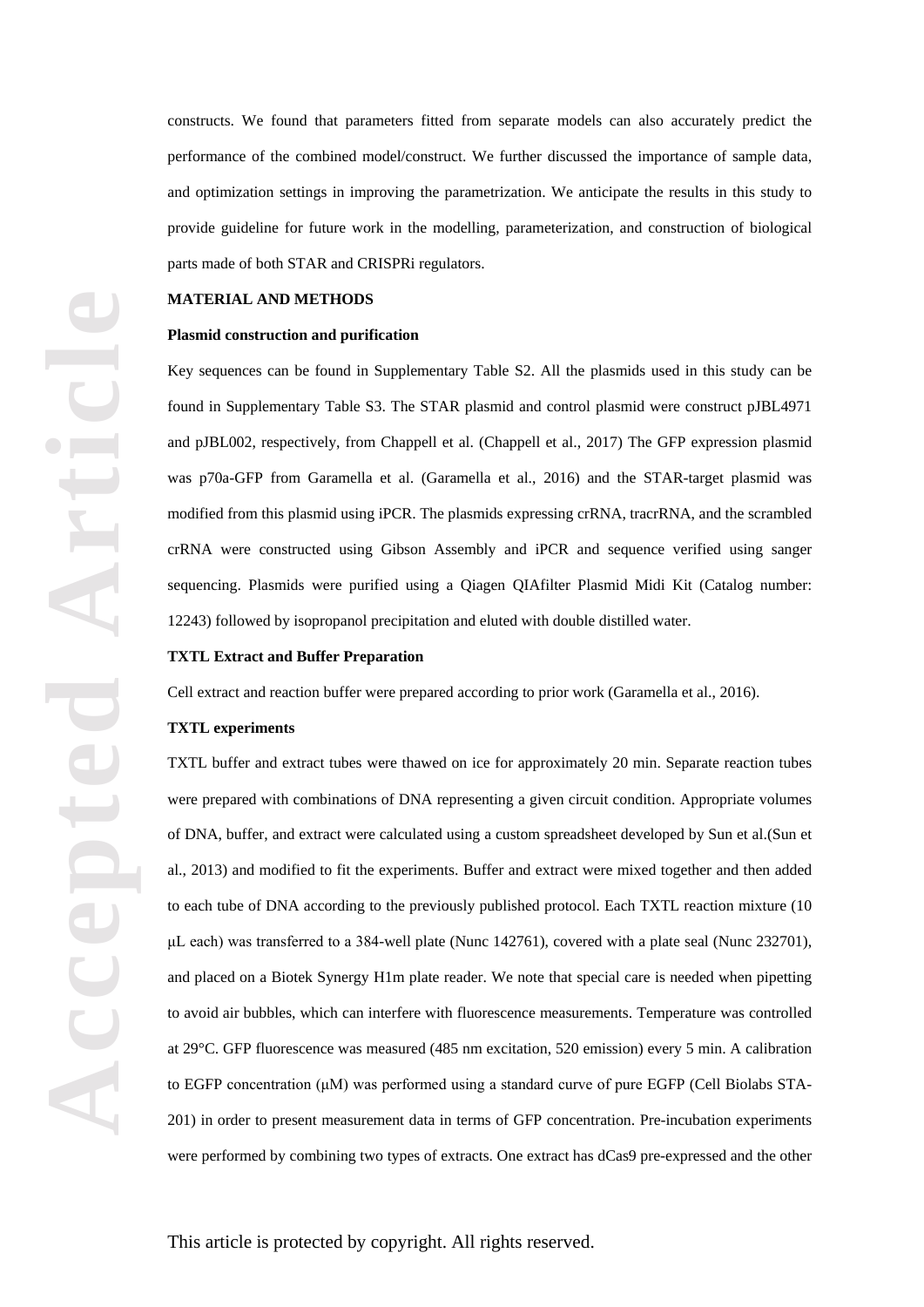does not. Each plasmid was incubated in the appropriate extract and buffer for 2 hours before the preincubated reactions were combined in equal parts and measurements began.

#### **Modelling**

Equations in Figure 3 were solved with MATLAB\_R2014b *ode23s* solver to get the simulated GFP concentration for the error calculation (Eqn. 2) in data fitting. Candidate parameters were generated with a uniform distribution within a bounded interval (Supplementary Table S1), using MATLAB random number generation function *rand*. One trial of the Bayesian inference data fitting (i.e. one initial guess, with 105000 iterations) took about three computational hours on a Macbook Pro with a 2 GHz Intel Core i7 processor. Model in Figure 5 was also numerically solved with MATLAB\_R2014b *ode23s* function to get predictions for the combined pulse generator. MATLAB scripts for the STAR, CRISPRi, and Pulse generator models, as well as the corresponding parameterization are available on GitHub, downloadable at:

https://github.com/XunPSU/Westbrook\_Tang-et-al-SI-Model-Code.git

# **ACKNOWLEDGMENTS**

This work was supported by the Defense Advanced Research Projects Agency (contract HR0011-16-C-01-34). The authors declare no conflict of interest.

## **REFERENCES**

Agrawal, D. K., Tang, X., Westbrook, A., Marshall, R., Maxwell, C. S., Lucks, J., et al. (2018). Mathematical Modeling of RNA-Based Architectures for Closed Loop Control of Gene Expression. ACS Synthetic Biology, acssynbio.8b00040. http://doi.org/10.1021/acssynbio.8b00040

Alon, U. (2013). An Introduction to Systems Biology. Chapman & Hall.

Barone, F., Dorr, F., Marasco, L. E., Mildiner, S., Patop, I. L., Sosa, S., et al. (2017). Design and evaluation of an incoherent feed-forward loop for an arsenic biosensor based on standard iGEM parts. Synthetic Biology, 2(1), 802. http://doi.org/10.1093/synbio/ysx006

Basu, S., Mehreja, R., Thiberge, S., Chen, M.-T., & Weiss, R. (2004). Spatiotemporal control of gene expression with pulse-generating networks. Proceedings of the National Academy of Sciences of the United States of America, 101(17), 6355–6360. http://doi.org/10.1073/pnas.0307571101

Beisel, C. L., & Storz, G. (2010). Base pairing small RNAs and their roles in global regulatory networks. FEMS Microbiology Reviews, 34(5), 866–882. http://doi.org/10.1111/j.1574- 6976.2010.00241.x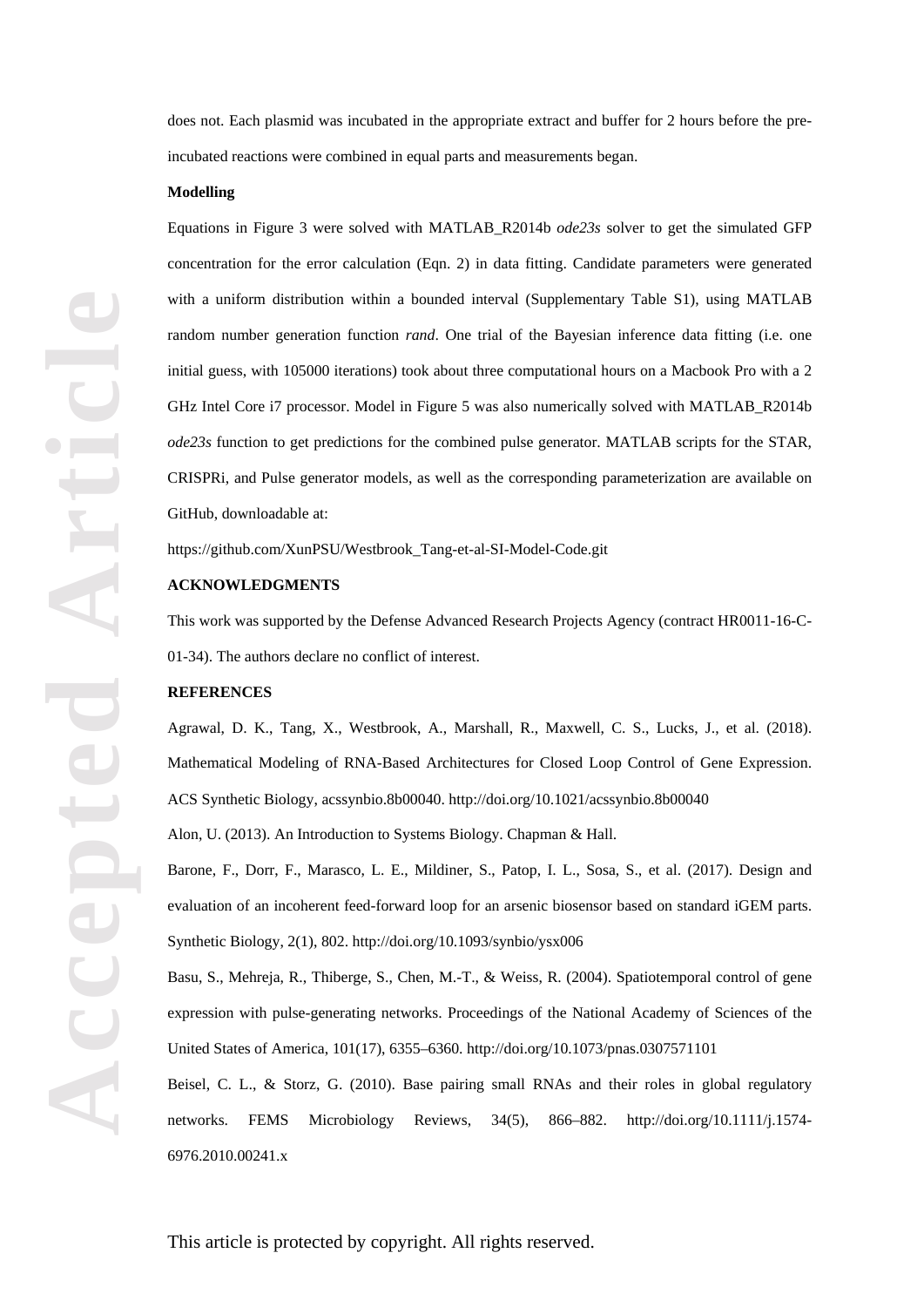Bikard, D., Jiang, W., Samai, P., Hochschild, A., Zhang, F., & Marraffini, L. A. (2013). Programmable repression and activation of bacterial gene expression using an engineered CRISPR-Cas system. Nucleic Acids Research, 41(15), 7429–7437. http://doi.org/10.1093/nar/gkt520

Boyle, E. A., Andreasson, J. O. L., Chircus, L. M., Sternberg, S. H., Wu, M. J., Guegler, C. K., et al. (2017). High-throughput biochemical profiling reveals sequence determinants of dCas9 off-target binding and unbinding. *Proceedings of the National Academy of Sciences of the United States of America*, *114*(21), 5461–5466. http://doi.org/10.1073/pnas.1700557114

Brown, K. S., & Sethna, J. P. (2003). Statistical mechanical approaches to models with many poorly known parameters. Physical Review. E, Statistical, Nonlinear, and Soft Matter Physics, 68(2 Pt 1), 021904. http://doi.org/10.1103/PhysRevE.68.021904

Carrier, T. A., & Keasling, J. D. (1999). Library of synthetic 5' secondary structures to manipulate mRNA stability in Escherichia coli. Biotechnology Progress, 15(1), 58–64. http://doi.org/10.1021/bp9801143

Chappell, J., Takahashi, M. K., & Lucks, J. B. (2015). Creating small transcription activating RNAs. Nature Chemical Biology, 11(3), 214–220. http://doi.org/10.1038/nchembio.1737

Chappell, J., Takahashi, M. K., Meyer, S., Loughrey, D., Watters, K. E., & Lucks, J. (2013). The centrality of RNA for engineering gene expression. Biotechnology Journal, 8(12), 1379–1395. http://doi.org/10.1002/biot.201300018

Chappell, J., Westbrook, A., Verosloff, M., & Lucks, J. B. (2017). Computational design of small transcription activating RNAs for versatile and dynamic gene regulation. Nature Communications, 8(1), 795. http://doi.org/10.1038/s41467-017-01082-6

Cheng, Y.-Y., Hirning, A. J., Josić, K., & Bennett, M. R. (2017). The Timing of Transcriptional Regulation in Synthetic Gene Circuits. ACS Synthetic Biology, 6(11), 1996–2002. http://doi.org/10.1021/acssynbio.7b00118

Del Vecchio, D., & Murray, R. M. (2017). Biomolecular Feedback Systems (Vol. 1). Princeton University Press. http://doi.org/10.23943/princeton/9780691161532.001.0001

Deltcheva, E., Chylinski, K., Sharma, C. M., Gonzales, K., Chao, Y., Pirzada, Z. A., et al. (2011). CRISPR RNA maturation by trans-encoded small RNA and host factor RNase III. Nature, 471(7340), 602–607. http://doi.org/10.1038/nature09886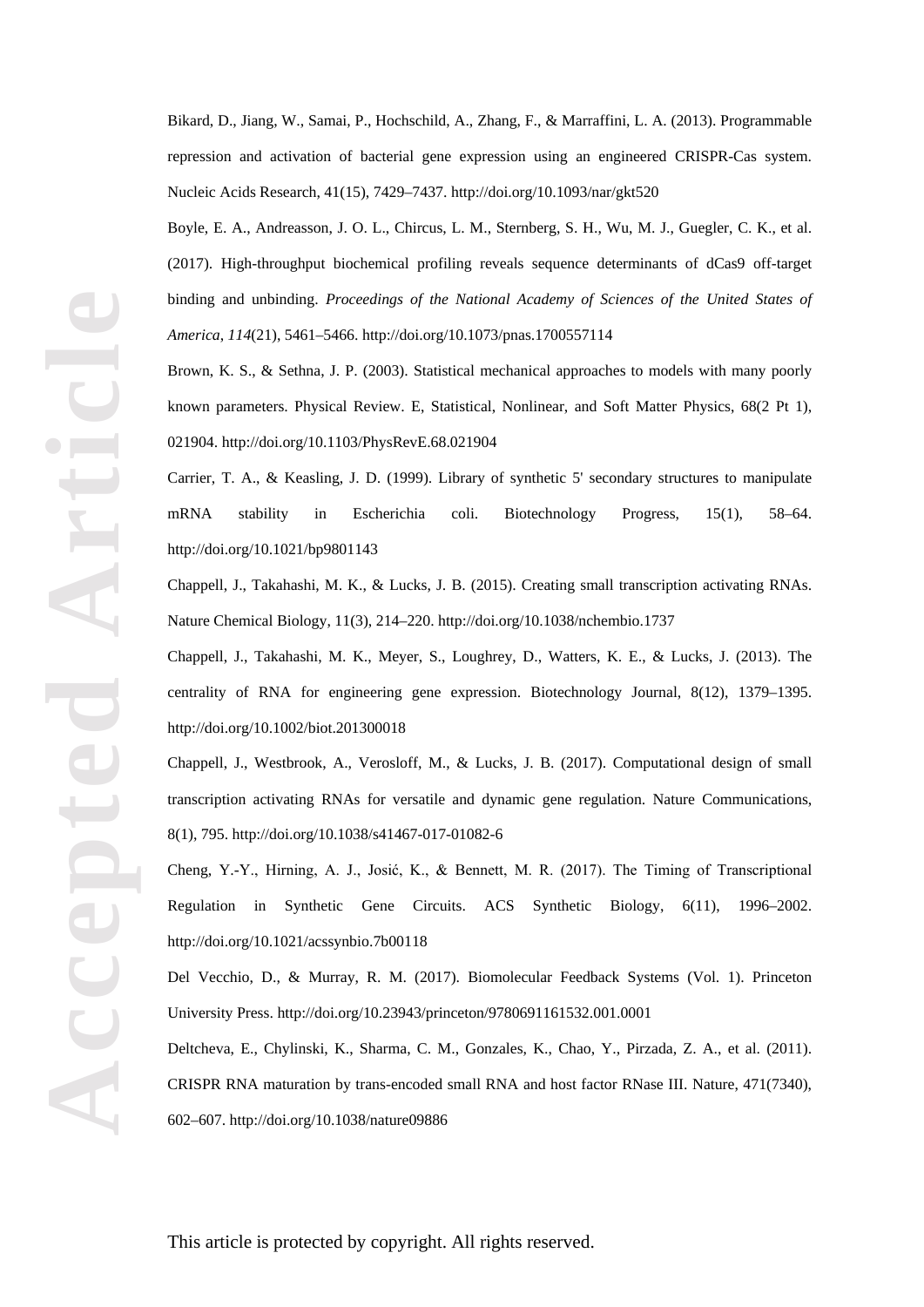Entus, R., Aufderheide, B., & Sauro, H. M. (2007). Design and implementation of three incoherent feed-forward motif based biological concentration sensors. Systems and Synthetic Biology, 1(3), 119– 128. http://doi.org/10.1007/s11693-007-9008-6

Gander, M. W., Vrana, J. D., Voje, W. E., Carothers, J. M., & Klavins, E. (2017). Digital logic circuits in yeast with CRISPR-dCas9 NOR gates. Nature Communications, 8, 15459. http://doi.org/10.1038/ncomms15459

Garamella, J., Marshall, R., Rustad, M., & Noireaux, V. (2016). The All E. coli TX-TL Toolbox 2.0: A Platform for Cell-Free Synthetic Biology. ACS Synthetic Biology, 5(4), 344–355. http://doi.org/10.1021/acssynbio.5b00296

Goentoro, L., Shoval, O., Kirschner, M. W., & Alon, U. (2009). The Incoherent Feedforward Loop Can Provide Fold-Change Detection in Gene Regulation. Molecular Cell, 36(5), 894–899. http://doi.org/10.1016/j.molcel.2009.11.018

Green, A. A., Silver, P. A., Collins, J. J., & Yin, P. (2014). Toehold switches: de-novo-designed regulators of gene expression. Cell, 159(4), 925–939. http://doi.org/10.1016/j.cell.2014.10.002

Gupta, A., Reizman, I. M. B., Reisch, C. R., & Prather, K. L. J. (2017). Dynamic regulation of metabolic flux in engineered bacteria using a pathway-independent quorum-sensing circuit. Nature Biotechnology, 35(3), 273–279. http://doi.org/10.1038/nbt.3796

Hu, C. Y., Takahashi, M. K., Zhang, Y., & Lucks, J. B. (2018). Engineering a Functional small RNA Negative Autoregulation Network with Model-guided Design. ACS Synthetic Biology, acssynbio.7b00440. http://doi.org/10.1021/acssynbio.7b00440

Hu, C. Y., Varner, J. D., & Lucks, J. B. (2015). Generating Effective Models and Parameters for RNA Genetic Circuits. ACS Synthetic Biology, 4(8), 914–926. http://doi.org/10.1021/acssynbio.5b00077

Jinek, M., Chylinski, K., Fonfara, I., Hauer, M., Doudna, J. A., & Charpentier, E. (2012). A programmable dual-RNA-guided DNA endonuclease in adaptive bacterial immunity. Science (New York, N.Y.), 337(6096), 816–821. http://doi.org/10.1126/science.1225829

Kaplan, S., Bren, A., Dekel, E., & Alon, U. (2008). The incoherent feed-forward loop can generate non-monotonic input functions for genes. Molecular Systems Biology, 4(1), 203. http://doi.org/10.1038/msb.2008.43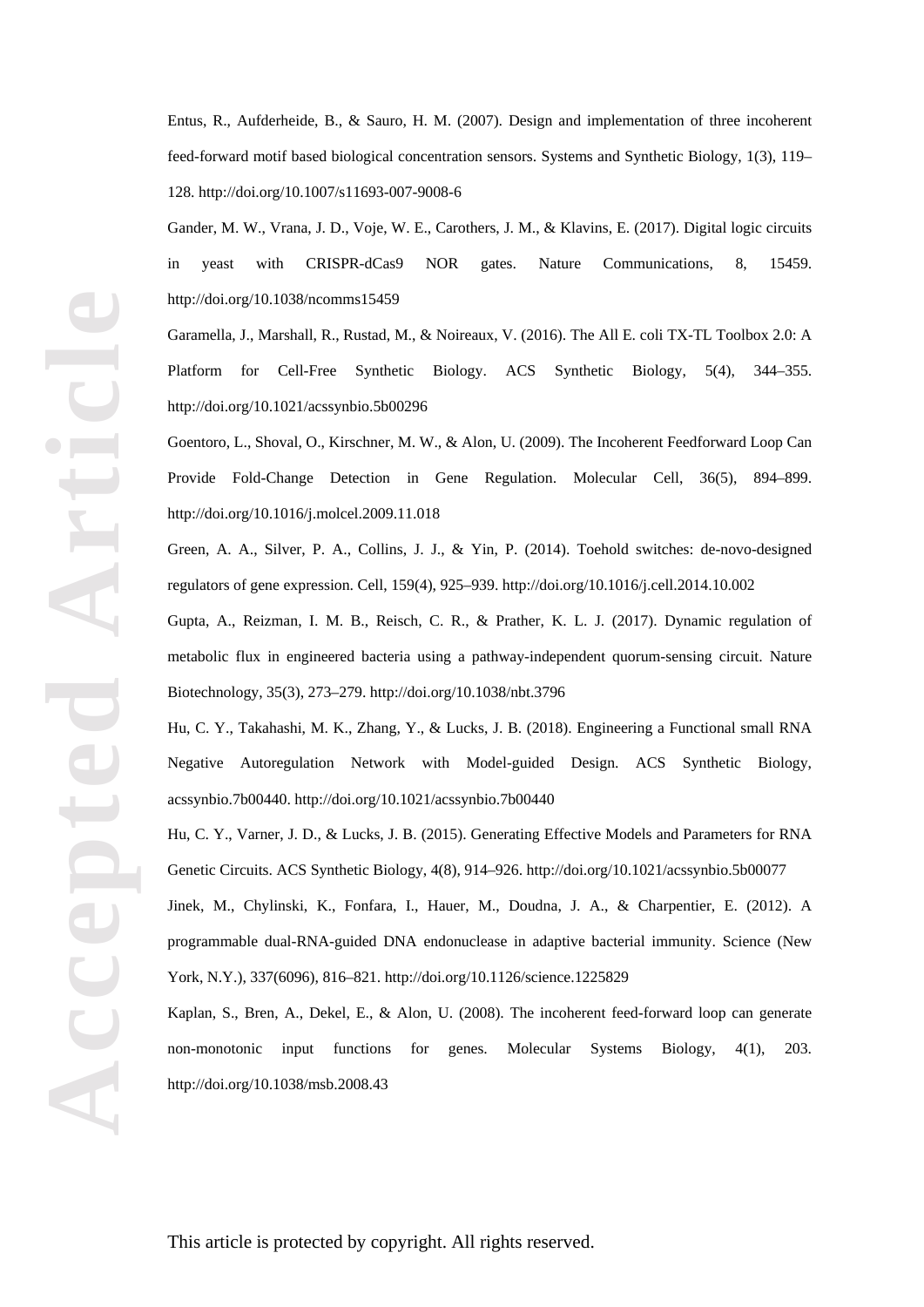Liao, C., Blanchard, A. E., & Lu, T. (2017). An integrative circuit-host modelling framework for predicting synthetic gene network behaviours. Nature Microbiology, 2(12), 1658–1666. http://doi.org/10.1038/s41564-017-0022-5

Lucks, J. B., Qi, L., Mutalik, V. K., Wang, D., & Arkin, A. P. (2011). Versatile RNA-sensing transcriptional regulators for engineering genetic networks. Proceedings of the National Academy of Sciences of the United States of America,  $108(21)$ ,  $8617-8622$ . http://doi.org/10.1073/pnas.1015741108

Lucks, J. B., Qi, L., Whitaker, W. R., & Arkin, A. P. (2008). Toward scalable parts families for predictable design of biological circuits. Current Opinion in Microbiology, 11(6), 567–573. http://doi.org/10.1016/j.mib.2008.10.002

Mangan, S., & Alon, U. (2003). Structure and function of the feed-forward loop network motif. Proceedings of the National Academy of Sciences of the United States of America, 100(21), 11980– 11985. http://doi.org/10.1073/pnas.2133841100

Mangan, S., Itzkovitz, S., Zaslaver, A., & Alon, U. (2006). The Incoherent Feed-forward Loop Accelerates the Response-time of the gal System of Escherichia coli. Journal of Molecular Biology, 356(5), 1073–1081. http://doi.org/10.1016/j.jmb.2005.12.003

Marshall, R., Maxwell, C. S., Collins, S. P., Jacobsen, T., Luo, M. L., Begemann, M. B., et al. (2018). Rapid and Scalable Characterization of CRISPR Technologies Using an E. coli Cell-Free Transcription-Translation System. Molecular Cell, 69(1), 146–157.e3. http://doi.org/10.1016/j.molcel.2017.12.007

Mekler, V., Minakhin, L., Semenova, E., Kuznedelov, K., & Severinov, K. (2016). Kinetics of the CRISPR-Cas9 effector complex assembly and the role of 3'-terminal segment of guide RNA. Nucleic Acids Research, 44(6), 2837–2845. http://doi.org/10.1093/nar/gkw138

Milo, R., Shen-Orr, S., Itzkovitz, S., Kashtan, N., Chklovskii, D., & Alon, U. (2002). Network motifs: simple building blocks of complex networks. Science (New York, N.Y.), 298(5594), 824–827. http://doi.org/10.1126/science.298.5594.824

Mishra, D., Rivera, P. M., Lin, A., Del Vecchio, D., & Weiss, R. (2014). A load driver device for engineering modularity in biological networks. Nature Biotechnology, 32(12), 1268–1275. http://doi.org/10.1038/nbt.3044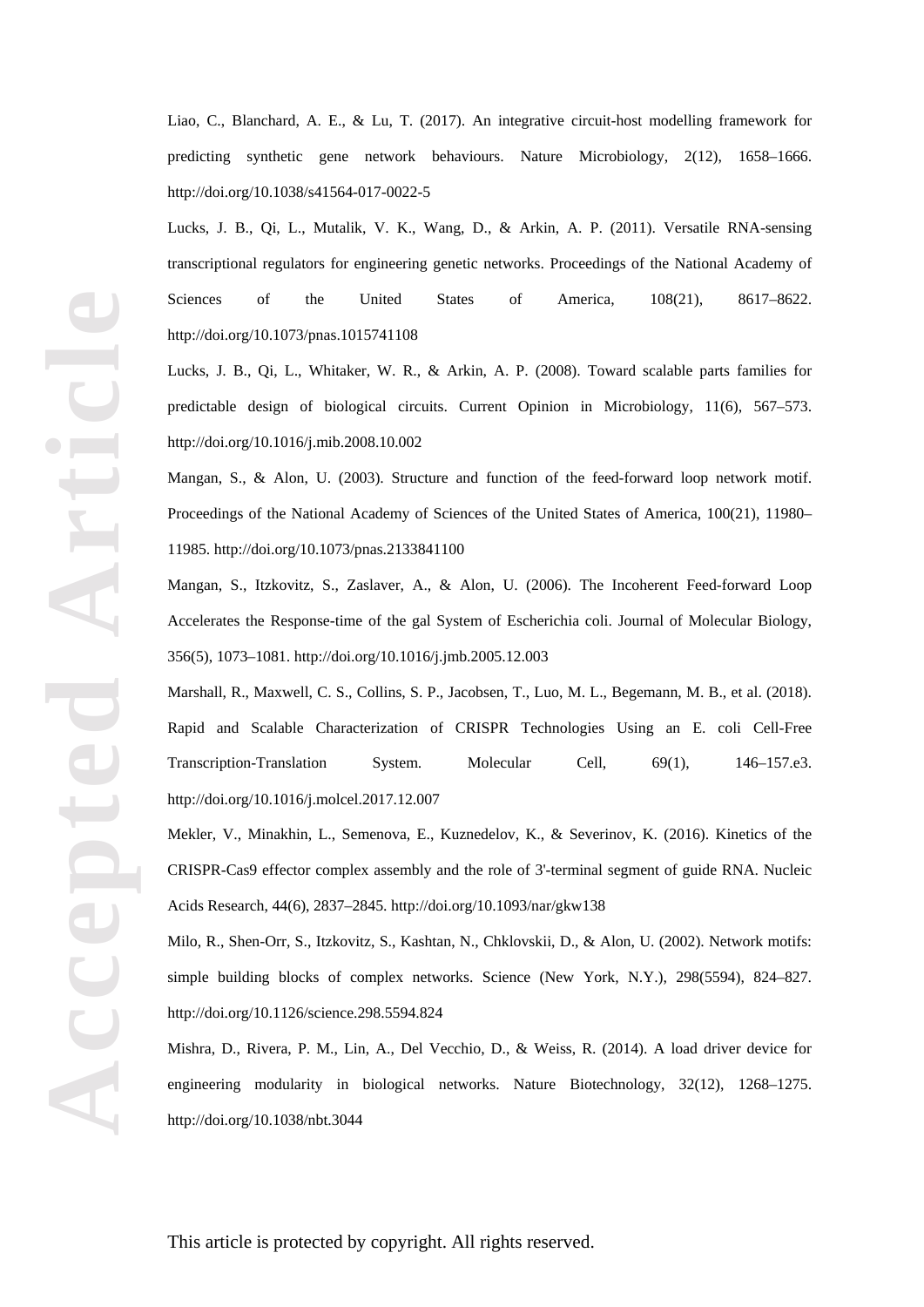Nielsen, A. A. K., Der, B. S., Shin, J., Vaidyanathan, P., Paralanov, V., Strychalski, E. A., et al. (2016). Genetic circuit design automation. Science (New York, N.Y.), 352(6281), aac7341–aac7341. http://doi.org/10.1126/science.aac7341

O'Brien, E. L., Itallie, E. V., & Bennett, M. R. (2012). Modeling synthetic gene oscillators. Mathematical Biosciences, 236(1), 1–15. http://doi.org/10.1016/j.mbs.2012.01.001

Osella, M., Bosia, C., Corá, D., & Caselle, M. (2011). The role of incoherent microRNA-mediated feedforward loops in noise buffering. PLoS Computational Biology, 7(3), e1001101. http://doi.org/10.1371/journal.pcbi.1001101

Qi, L. S., Larson, M. H., Gilbert, L. A., Doudna, J. A., Weissman, J. S., Arkin, A. P., & Lim, W. A. (2013). Repurposing CRISPR as an RNA-guided platform for sequence-specific control of gene expression. Cell, 152(5), 1173–1183. http://doi.org/10.1016/j.cell.2013.02.022

Qian, Y., Huang, H.-H., Jiménez, J. I., & Del Vecchio, D. (2017). Resource Competition Shapes the Response of Genetic Circuits. ACS Synthetic Biology, 6(7), 1263–1272. http://doi.org/10.1021/acssynbio.6b00361

Shen-Orr, S. S., Milo, R., Mangan, S., & Alon, U. (2002). Network motifs in the transcriptional regulation network of Escherichia coli. Nature Genetics, 31(1), 64–68. http://doi.org/10.1038/ng881

Subsoontorn, P., Kim, J., & Winfree, E. (2012). Ensemble Bayesian analysis of bistability in a synthetic transcriptional switch. ACS Synthetic Biology, 1(8), 299–316. http://doi.org/10.1021/sb300018h

Sun, Z. Z., Hayes, C. A., Shin, J., Caschera, F., Murray, R. M., & Noireaux, V. (2013). Protocols for implementing an Escherichia coli based TX-TL cell-free expression system for synthetic biology. Journal of Visualized Experiments : JoVE, (79), e50762. http://doi.org/10.3791/50762

Takahashi, M. K., Chappell, J., Hayes, C. A., Sun, Z. Z., Kim, J., Singhal, V., et al. (2015a). Rapidly characterizing the fast dynamics of RNA genetic circuitry with cell-free transcription-translation (TX-TL) systems. ACS Synthetic Biology, 4(5), 503–515. http://doi.org/10.1021/sb400206c

Takahashi, M. K., Hayes, C. A., Chappell, J., Sun, Z. Z., Murray, R. M., Noireaux, V., & Lucks, J. B. (2015b). Characterizing and prototyping genetic networks with cell-free transcription–translation reactions. Methods, 86, 60–72. http://doi.org/10.1016/j.ymeth.2015.05.020

Takahashi, M. K., Watters, K. E., Gasper, P. M., Abbott, T. R., Carlson, P. D., Chen, A. A., & Lucks, J. B. (2016). Using in-cell SHAPE-Seq and simulations to probe structure-function design principles of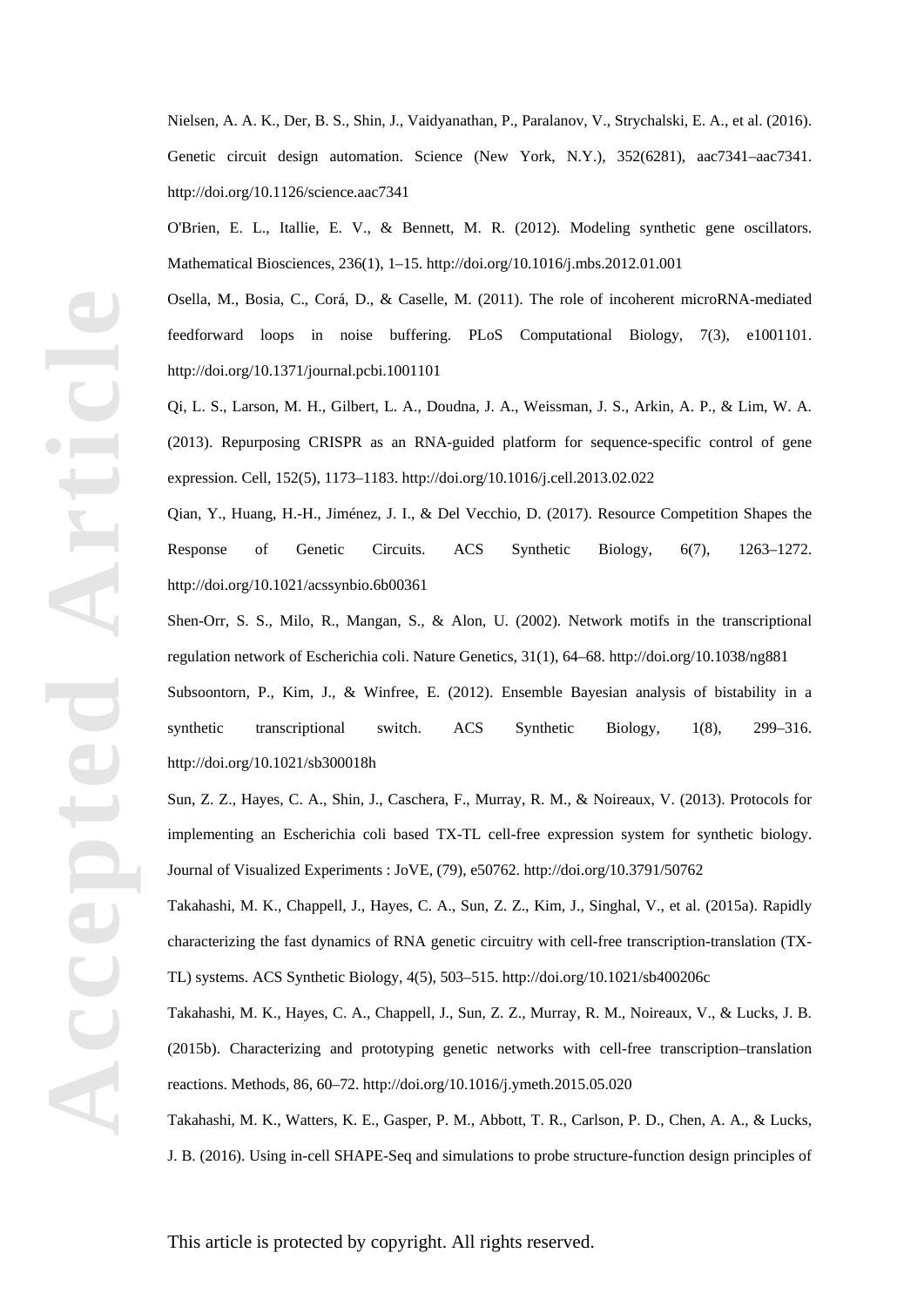RNA transcriptional regulators. RNA (New York, N.Y.), 22(6), 920–933. http://doi.org/10.1261/rna.054916.115

VG, D. (2015). Synthetic Biology: Computational Modeling Bridging the Gap between In Vitro and In Vivo Reactions. Current Synthetic and Systems Biology, 03(03). http://doi.org/10.4172/2332- 0737.1000127

Wright, A. V., Sternberg, S. H., Taylor, D. W., Staahl, B. T., Bardales, J. A., Kornfeld, J. E., & Doudna, J. A. (2015). Rational design of a split-Cas9 enzyme complex. Proceedings of the National Academy of Sciences of the United States of America, 112(10), 2984–2989. http://doi.org/10.1073/pnas.1501698112

#### **FIGURES**

**Figure 1.** Architecture of a type 1 incoherent feedforward loop (I1-FFL) composed of STAR activation and CRISPRi repression. (A) Small transcription activating RNA (STAR) mechanism. The target RNA sequence folds into a transcriptional terminator (blue) that causes RNA polymerase to ratchet off the DNA complex and halt transcription upstream of the gene (gene OFF). When present, a STAR (red) binds to both the linear region and the 5' half of the terminator hairpin (blue) of the target RNA, preventing terminator formation and allowing transcription elongation of the gene (gene ON). (B) CRISPR interference mechanism. The crRNA, tracrRNA, and dCas9 bind to form the CRISPR complex that specifically binds to a DNA sequence encoded by the crRNA sequence. When bound the CRISPR complex either blocks transcription initiation or transcription elongation. (C) The I1-FFL motif consists of three parts. An activator X activates expression of Z and its repressor, Y. (D) The pulse generator circuit works by taking advantage of fast STAR activation and slow CRISPRi repression. STAR activates GFP expression immediately while the crRNA/tracrRNA/dCas9 formation causes a delay before finally repressing GFP expression. In TXTL there is no protein degradation, so this causes a pulse in the rate of GFP production.

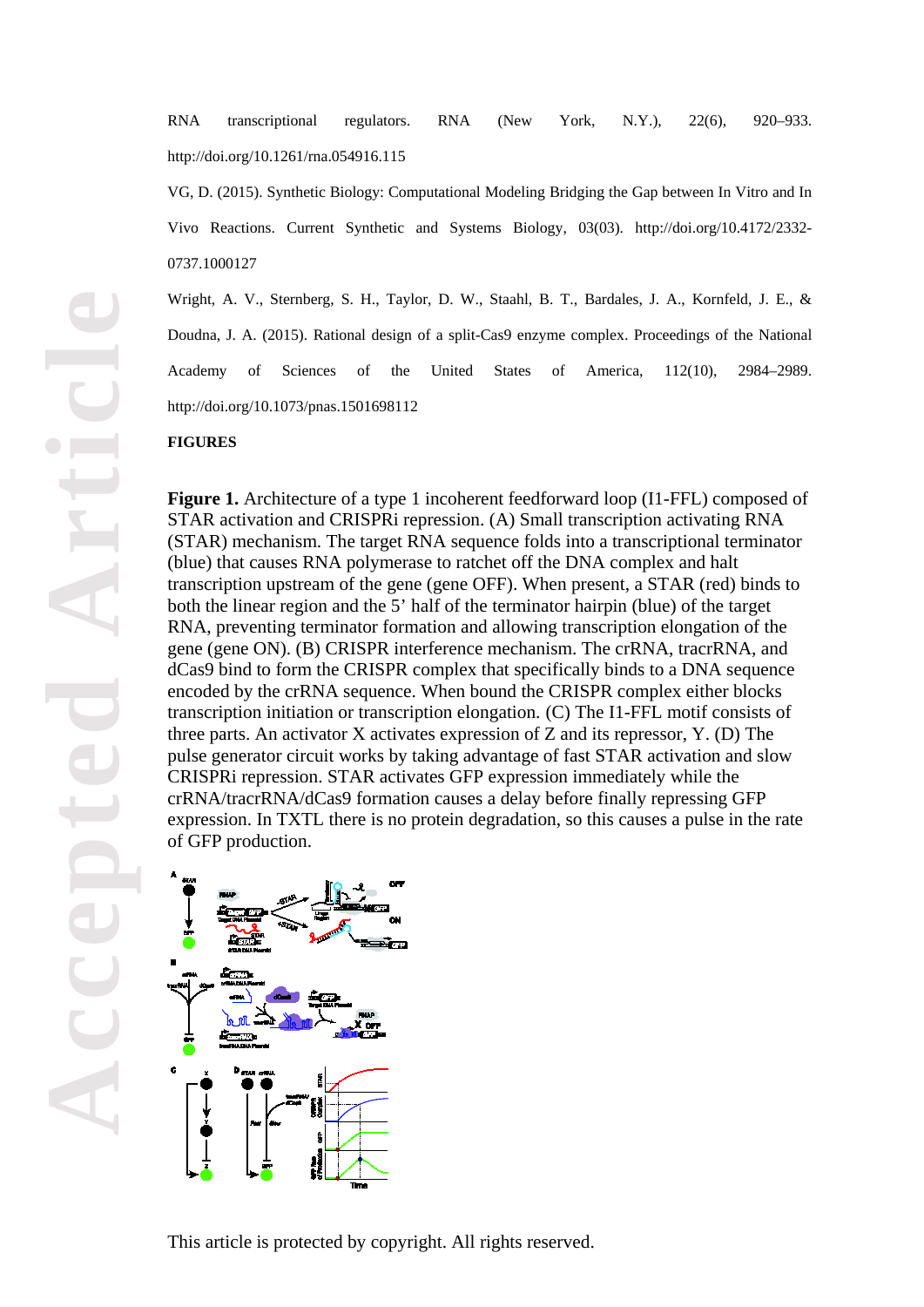**Figure 2.** Pre-incubation experiments indicate that STAR activation is faster than dCas9-based repression. (A) Functional time course characterization of GFP expression when STAR is pre-incubated (blue) or a non-function control is preincubated (red). The timescale of STAR activation is on the order of 20 minutes after reporter DNA is added to the reaction. (B) The production rate of GFP expression for the STAR pre-incubation experiment. The GFP production rate reached 70% of max as determined by the exponential fit (dotted black line) at 35 minutes. (C) Functional time course characterization of the CRISPRi response when parts are incubated together (red) or separately (blue) in comparison to unrepressed expression (green). The timescale of pre-incubated CRISPR repression is much faster than when the parts are incubated separately, suggesting that the dCas9 loading time adds a significant delay to the system. The inset shows the two repressed states. Data for all preincubation combinations of CRISPRi parts is shown in Supplementary Figure S7. (D) The production rate of GFP expression for the CRISPRi pre-incubation experiment. The GFP production rate reached 30% of its peak as determined by the exponential fit to the derivative (dotted black line) at 55 minutes.

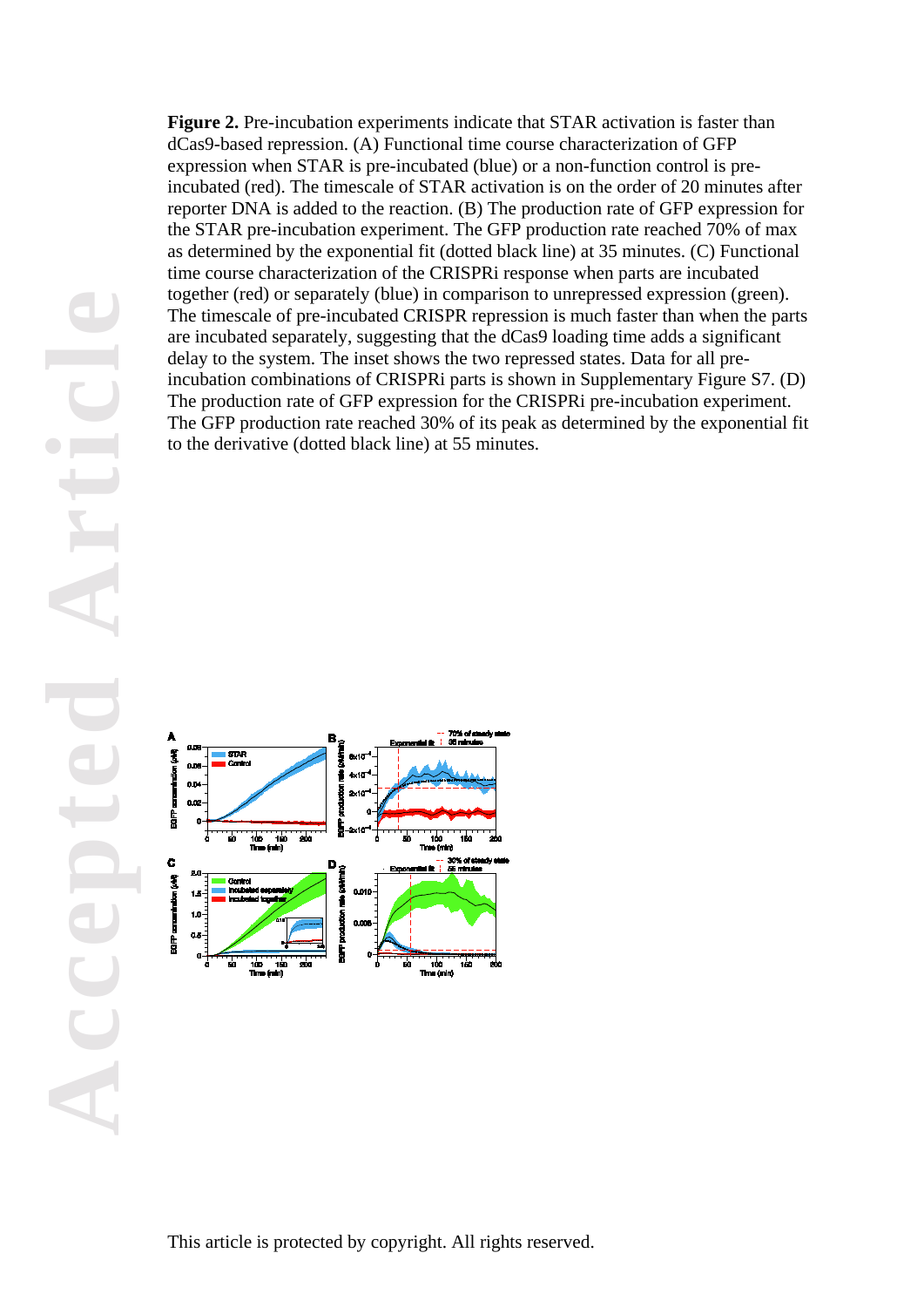**Figure 3**. Separate STAR and CRISPRi models with the corresponding topology. The STAR activation is modelled as a one-step binding at rate  $\beta_s$  to the free output promoter Py, to enable expression of GFP mRNA M. The CRISPRi repression is modelled as a two-step reaction, where formation of active repressor complex happens before it binds to the free output promoter  $P_y$  to form the repressed  $P_y$ , and GFP is only expressed from the free  $P_y$  promoter. For simplicity, the degradation rates of the RNA species are modelled but not shown in the topology. In both models, mature GFP protein  $G_m$  is compared to experimental measurements. All the STAR, M, Mi, G,  $G_m$ , crRNA, tracrRNA, gRNA, Complex, and  $P_y$  are initiated with concentration 0 nM. The initial free  $P_y$  plasmid was 0.5 nM, and dCas9 concentration was estimated to be 35 nM based on previous experimental measurement.

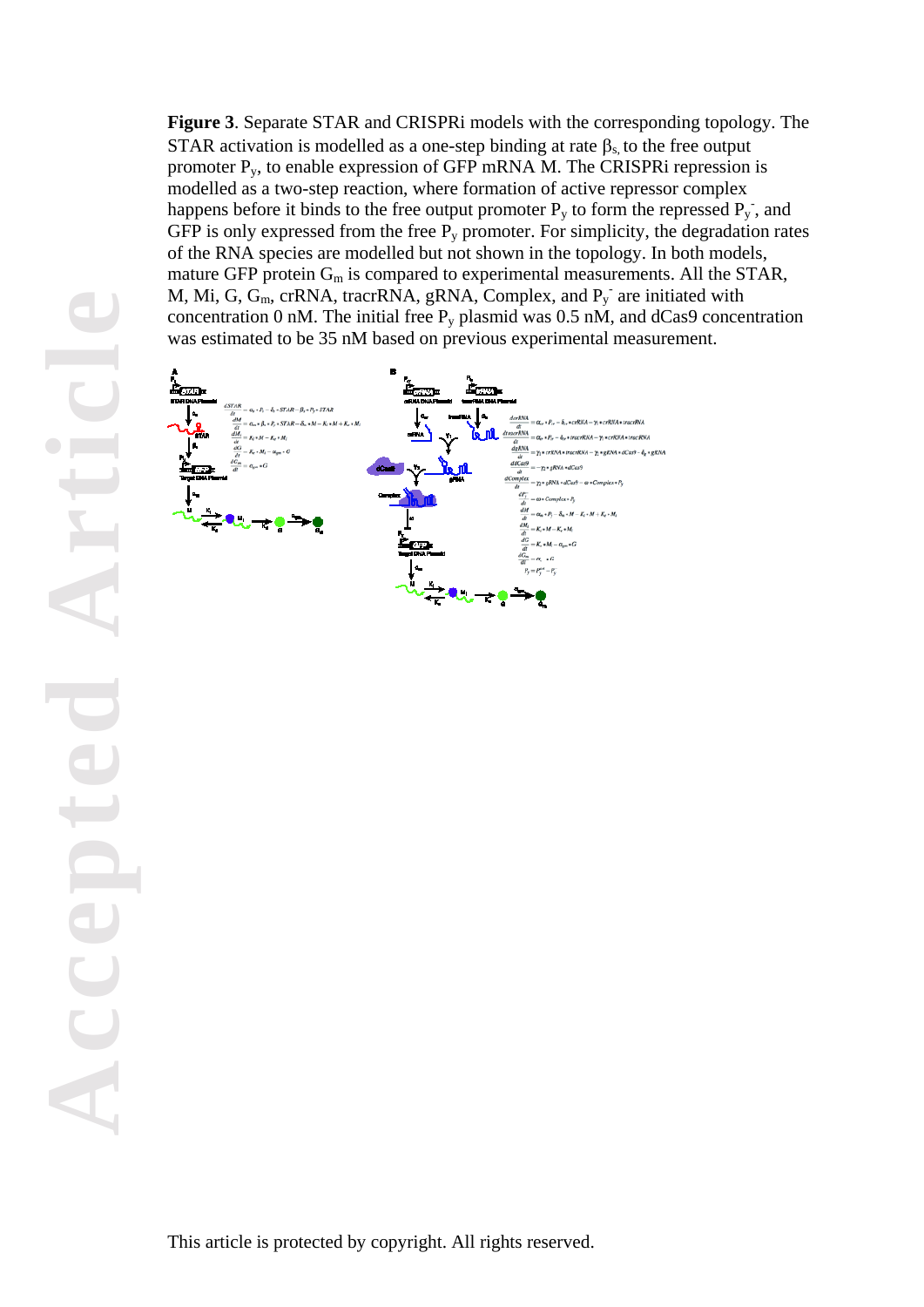**Figure 4.** Model parameterization with separate STAR and CRISPRi experiments. (A) Comparison of best fitted simulation to the STAR experiments for three conditions: high activation with 8 nM of STAR plasmid (green plots, 8 nM STAR), moderate activation with 4 nM of STAR plasmid (blue plots, 4 nM STAR), and no activation with no STAR plasmid (red plots, STAR OFF). (B) Comparison of the best-fitted simulation to the CRISPRi parameterization experiments for three conditions: no repression with no crRNA or tracrRNA (red plots, 0nM CRISPR RNA), moderate repression with 0.1 nM crRNA and tracrRNA plasmid (blue plots, 0.1 nM CRISPRi RNA), and complete repression with 0.25 nM crRNA and tracrRNA plasmid (green plots, 0.25 CRISPRi RNA). (C) Histogram of parameters obtained from 1000 samples that gave the lowest fitting error within the pool of 10 x 105000 and 10 x 210000 fitting rounds for the STAR and CRISPRi system respectively. Grey bar indicates the location of the parameter value that gave the best fitting. Note, all the kinetic parameters are scaled to be dimensionless before taking their log values in the histogram plots.

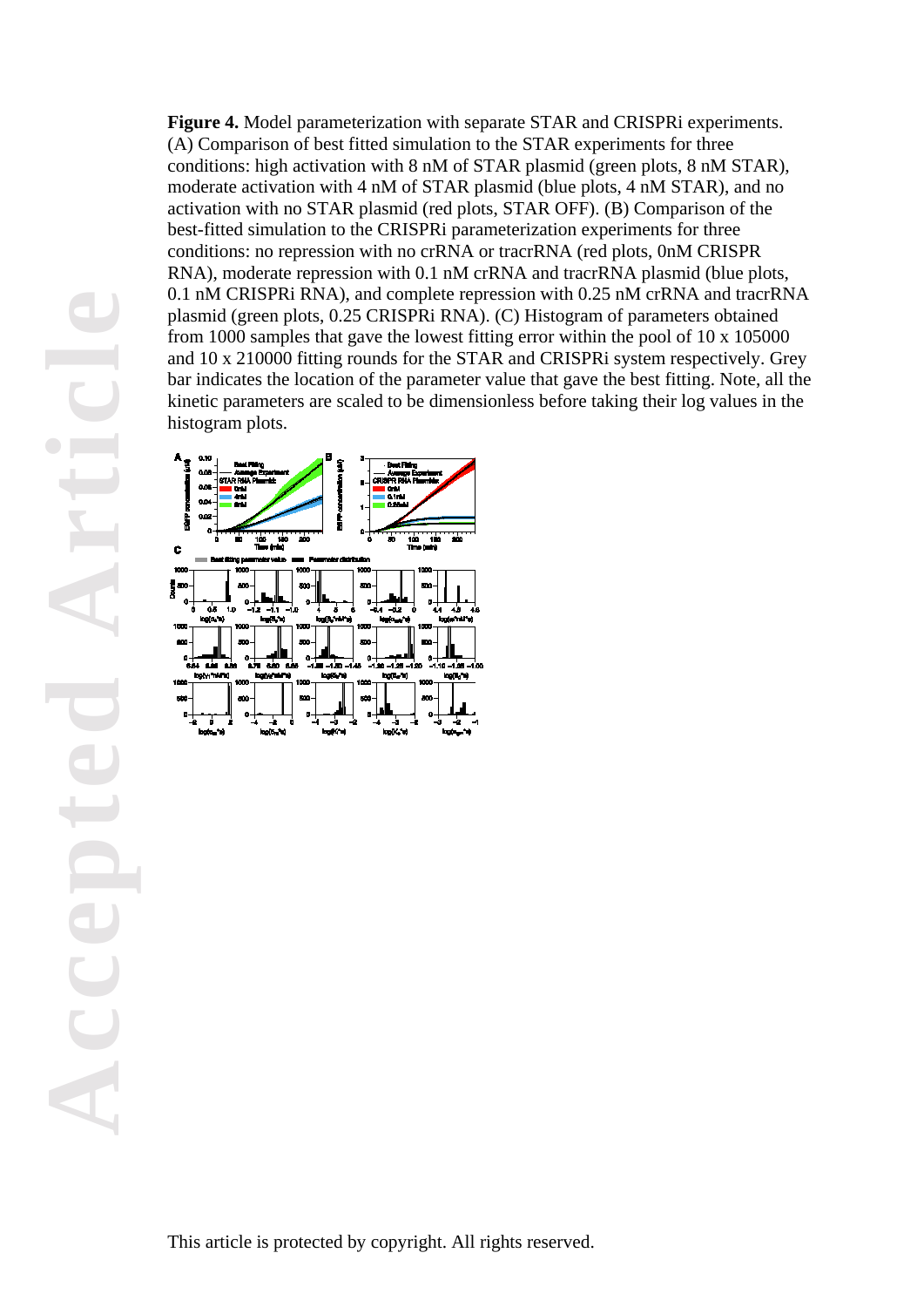**Figure 5.** Topology of the pulse generator model. The separate STAR and CRISPRi model are combined by introducing a competition for  $P_y$  binding through the repressor formation in  $dP_y$ -/dt and the activation in  $dM/dt$  equations. Once CRISPRi repressor complex binds to  $P_y$  to form repressed state  $P_y$ , it can no longer be activated for expression.  $P_y$  and  $P_y$  follows mass balance with a total initial concentration of  $P_y^{\text{tot}}$ . For simplicity, the degradation rates of the RNA species are modelled but not shown in the topology. All the STAR, M, Mi, G, G<sub>m</sub>, crRNA, tracrRNA, gRNA, Complex, and  $P_y$  are initiated with concentration 0 nM. The initial free  $P_y$  plasmid was 0.5 nM, and the dCas9 concentration was estimated to be 35 nM based on previous experimental measurement.